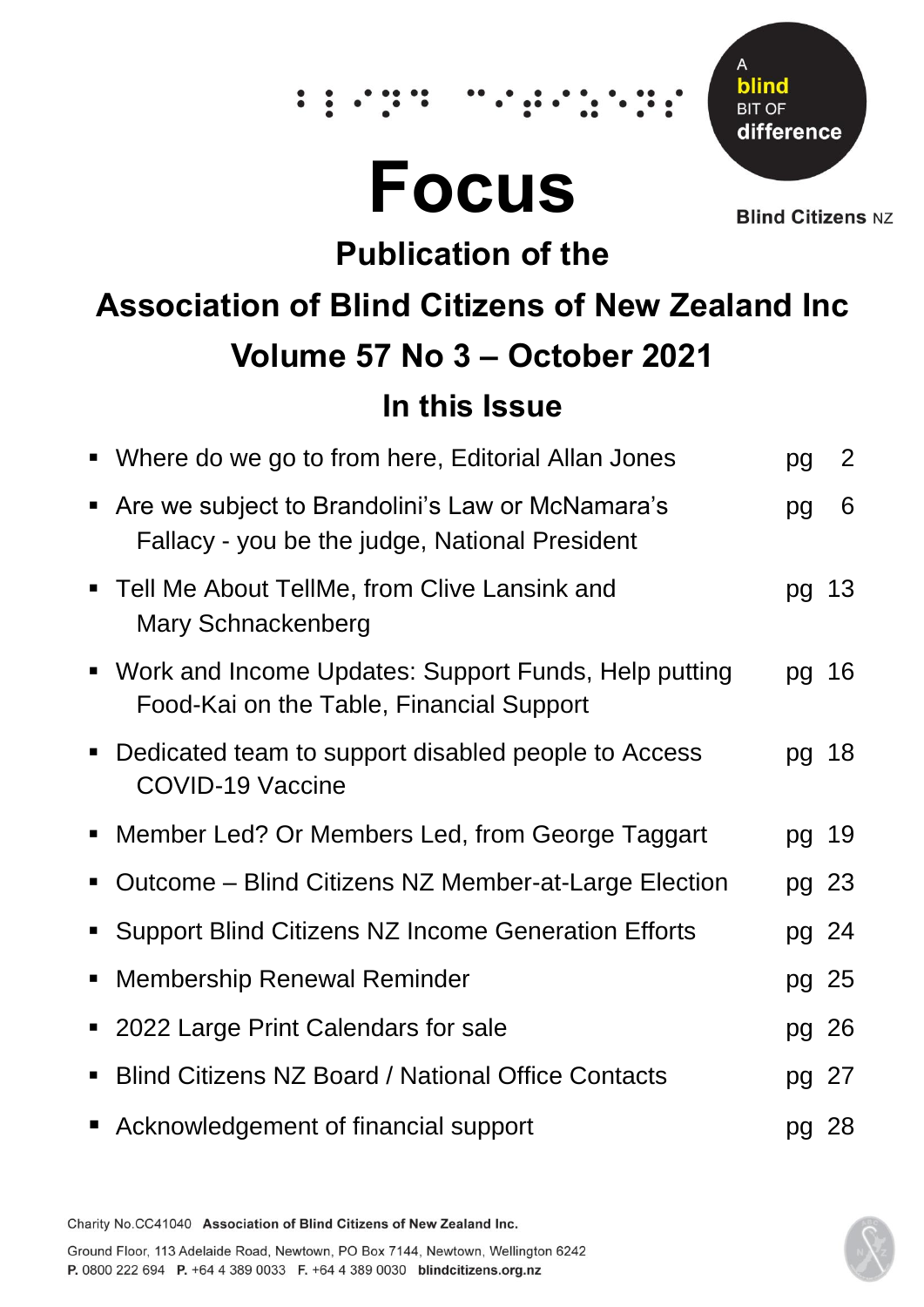#### **Where do we go to from here? Editorial, by Allan Jones**

I will begin this editorial by mentioning some issues regarding COVID-19. COVID-19 is a major talking point at present and there are many questions!!!

Around the country we are experiencing different Alert Levels. Was the second lockdown in Alert Level 4 easier for people than the first? In my opinion the second lockdown was much harder the first time around. The weather was finer, and I could take my breakfast outside on a tray. However I am Wellington-based, and those still experiencing tighter limitations will likely have a different view. Second time around I feel as a blind person my independence has been eroded. Initially I believe we played lip service to distancing with the Delta variant. We are learning this needs to be taken far more seriously!!! I am a person who enjoys grocery shopping and cafe visits. At Alert Level 2 in Wellington, one of my favourite cafes is too small to allow the necessary distancing, so it is either sit outside or "takeaway".

We were all wondering if Blind Citizens NZ's Annual General Meeting and Conference would go ahead. As we are later with our "September" issue than planned, we know it went ahead. Distancing and face mask wearing were very well observed. For someone like myself with a compromising medical condition, this made my experience in a larger gathering more enjoyable!!!

Working through COVID-19 I have become very aware of the authoritative nature of peoples' voices. The leader of this group for me was Chris Smith. Chris is a virologist, and a member of a group of Cambridge scientists calling themselves the Naked Scientists. His calmness and ability to explain difficult concepts really appealed to me. Others I found worthy of mentioning are Michael Baker, Ashley Bloomfield and Siouxsie Wiles. I hope Kim Hill will have Chris Smith on her show again soon.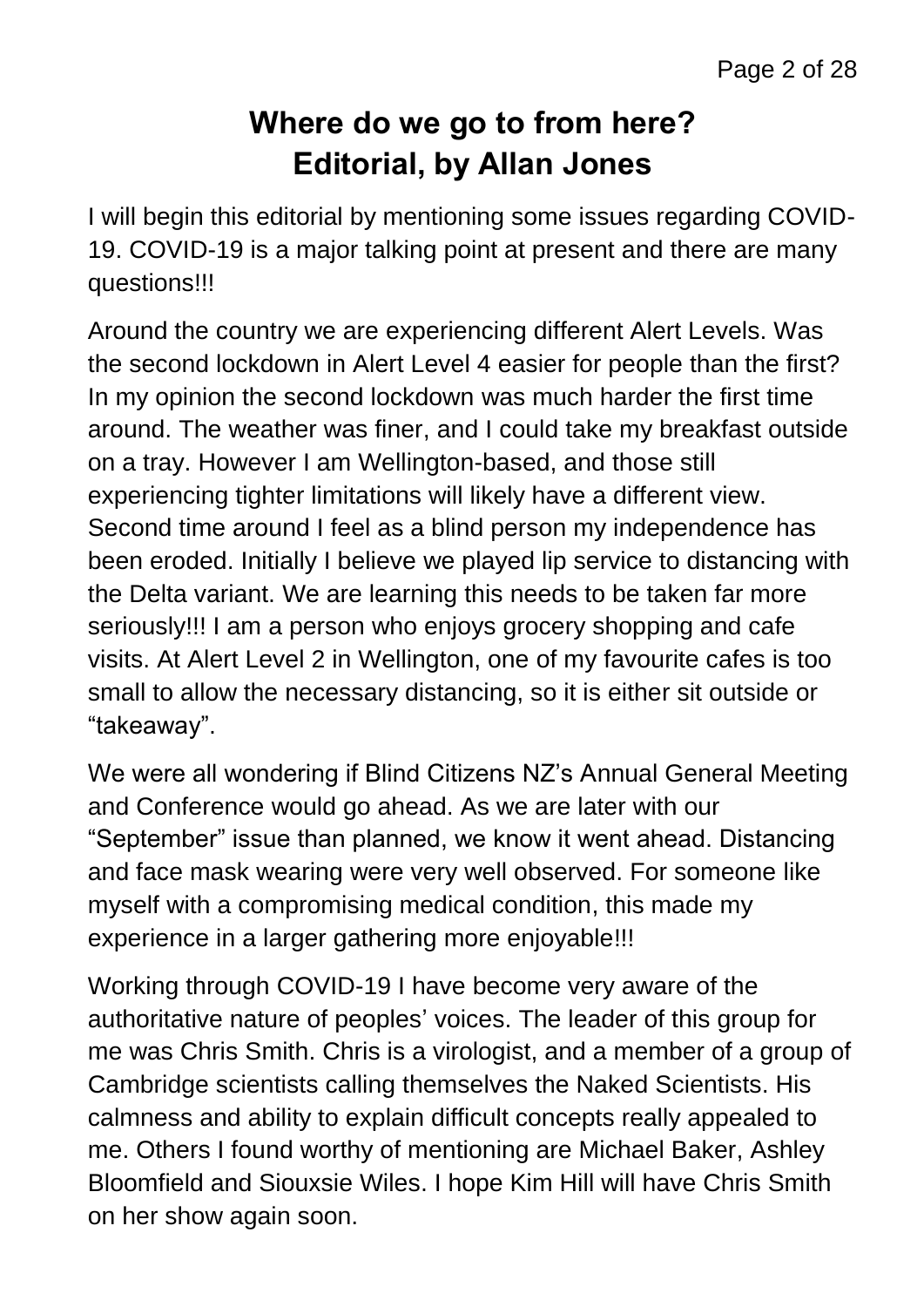One last issue on COVID-19 - I heard that an agency (not Blind Low Vision NZ) refused a blind service user information as to whether their support workers were vaccinated. Apparently the agency was using the Privacy Act for taking this course of action. When brought to its attention, the Ministry of Health stated very strongly that a support worker from an agency it funds, coming into a disabled person's house, must give information if requested, regarding their COVID-19 vaccine status. I feel using the Privacy Act in this manner is a travesty and I trust this won't happen again. As a part time support worker myself, I will have no hesitation in telling service users what my COVID-19 jab status is.

Transport is an interesting one from an audible announcement point of view. The vexing question from my perspective is whether we should opt for apps on our cell phones, or an audible system controlled by the bus company. I opt for apps coming through to my cell phone as bus routes can change and drivers can switch the audible announcements off. Perhaps this is a time when all parties should get together and nut out a solution!! It is interesting to hear that the Telcoes are offering free phones for those who may need urgent services. Maybe the next challenge for our community is advocating for the wider provision of cell phones for blind travellers. In Wellington, using the rear door for getting on and getting off the bus and distancing comes up again. Getting on a bus at the rear door for me, doesn't present a problem. However getting off can, especially if the bus isn't close to the kerb. I haven't used a bus since before 17 March 2021, and I think it will be a while before I do so.

I had a quiet laugh to myself when I received a survey asking how I found transport over COVID-19. I was tempted to reply "I didn't", as it is only since mid-September that I have started using taxis again.

I have to wonder why bean counters haven't woken up to the fact that enabling Total Mobility to be used with Uber, would save a lot of money. For me, from home to Blind Citizens NZ / Blind Low Vision NZ in Wellington in a taxi would be just under \$10.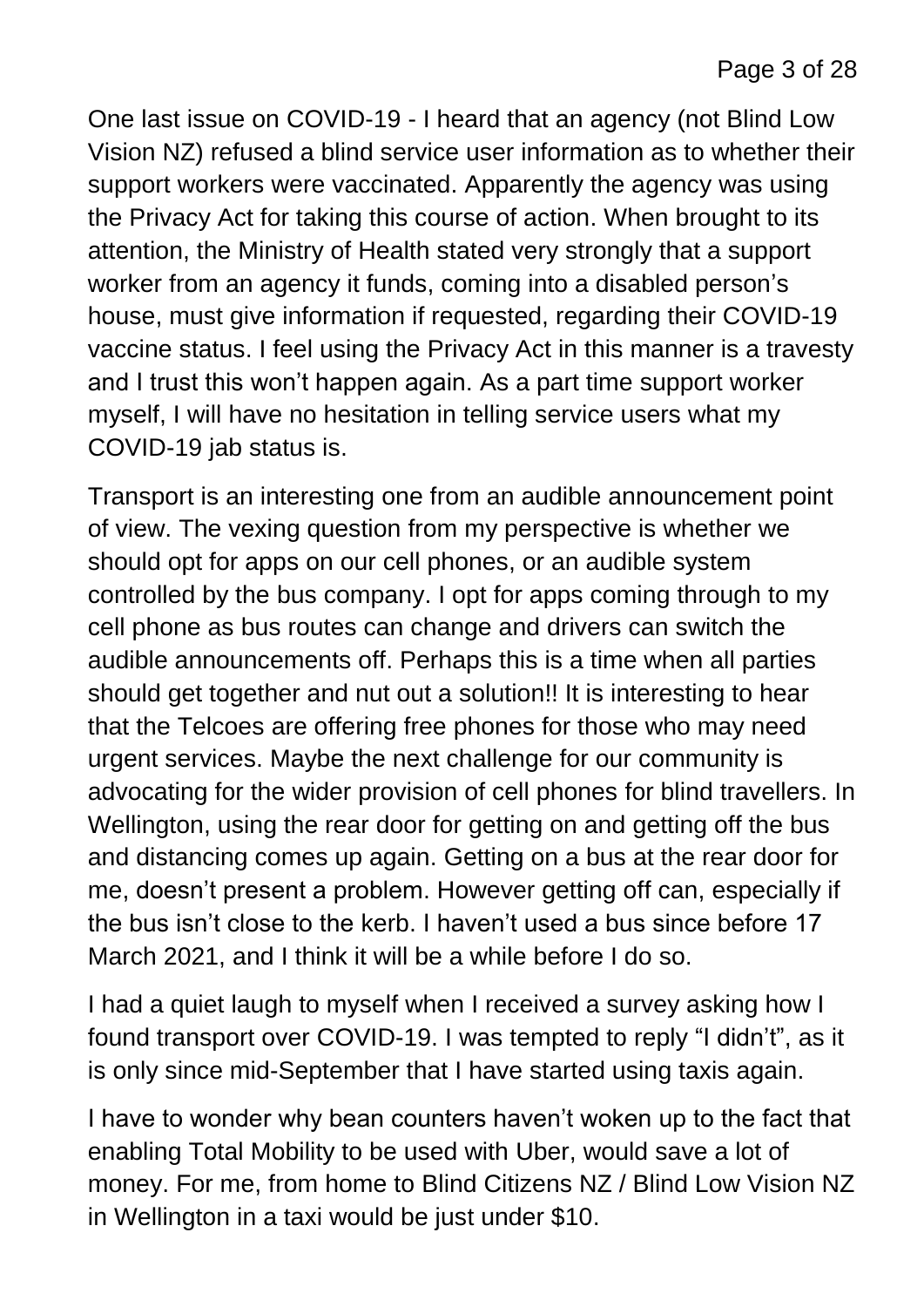That is with Total Mobility. The full fare in Uber is just over \$10. If Total Mobility applied it would be \$5.

I have noticed some taxis now have a Perspex screen separating the front and back seats. This presented a bit of a problem when passing my Total Mobility card and cash to the driver, until I realised I could pass it under the screen between the two front seats.

The final point about taxis is that sitting in the back there isn't access to the Braille label. This is partially offset by receiving a text telling me what number the cab is. This happens when I use my cell phone to order the cab.

I want to mention a cover version, a stage play, and a film.

The cover version was released in June this year it was Tami Neilson singing Joni Mitchell's song River, perhaps one of the finest covers I have heard. It is interesting to note that Joni Mitchell released the album Blue in 1971. I had a vinyl copy 50 years ago. The track to remember from this album is Carey, but there are several other good tracks.

The play I want to mention is "Up Down Girl". The play was a dialogue between a mother and her teenage daughter packing a suitcase for the daughter to go to a sort of finishing school sheltered workshop. The daughter was born with Down Syndrome and portrayed a mixture of impishness and seriousness. I came away feeling not sure whether the mother believed in what she was telling her daughter about where she was going. For me it wasn't until teacher Jim Havill came on the scene that I began to think of alternatives to the then Blind Foundation for my education.

The film I want to share with you is called Poppy, produced here in New Zealand. Also about a young woman with Down Syndrome, this is a great film about determination. Poppy wanted to be a motor mechanic. She had to deal with an overprotective brother and a desire to learn to drive.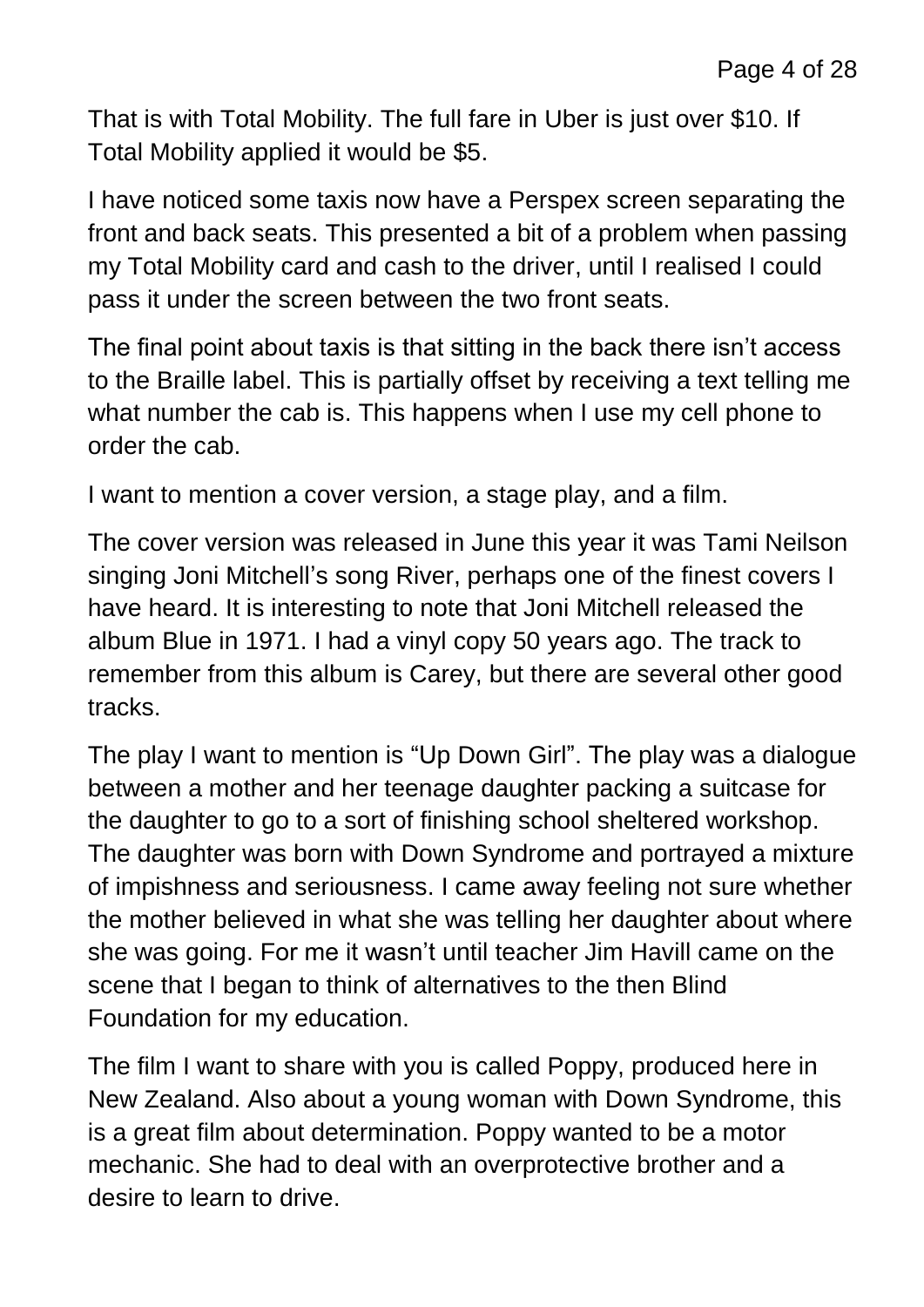Any petrolheads out there will enjoy this film. The only thing missing is the smell of oil. I understand the director of this film was the same person who directed the film Second-hand Wedding, which was released about ten years ago.

As I close off my final editorial, and as we continue to adapt to the impacts of COVID-19 around the country, there are four pieces of music I share. These come to mind as they have assisted me when the "chips have been down and the ""brown stuff has been flying". I include these as I detect the diversity of feeling of anger, frustration and depression coming through…

There are two versions of the first song "Don't Give Up". Peter Gabriel and Kate Bush followed by Leonard Cohen and Jennifer Warnes' versions of "Famous Blue Raincoat" followed by a new version of the Neil Young song "After the Goldrush", sung by Reb Fountain - I won't try and interpret what this song is about. The fourth song is Coldplay's "Fix You". This song was played at a friend's daughter's memorial service that I recently attended. It's a real "tear jerker", but an amazing song.

Finally, for your December issue of Focus you will have a new editor. I have enjoyed my three years as editor, but it is time for change. When I took the editorship on I decided I wouldn't make it a stressful occupation. In the main this has worked. Meeting deadlines for me at times has been a little challenging. The way I have approached the writing of Focus is usually to have two sessions of drafting paragraphs followed by a few days doing some tidying up. I have enjoyed working with Blind Citizens NZ's Chief Executive, and we have often enjoyed working over an early morning coffee. Focus's previous editor Carolyn Weston was helpful and gracious to me when we changed editors three years ago. I hope I can be the same to the incoming editor Kylee Maloney.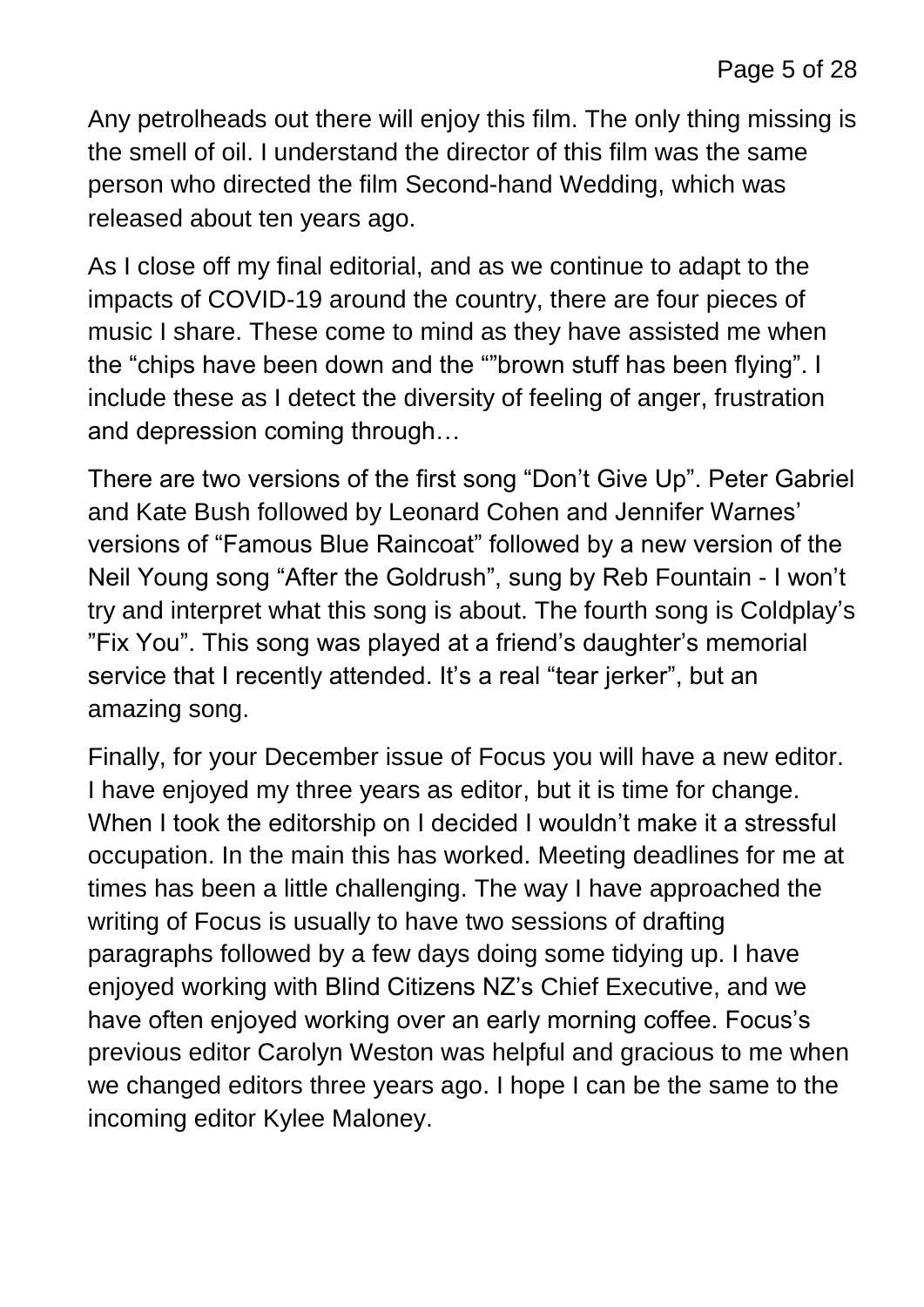# **Are we subject to Brandolini's Law or McNamara's Fallacy: You be the judge From Jonathan Godfrey, National President**

I used Brandolini's Law and McNamara's Fallacy in a statistics lecture given to first year Science students recently, and I think it's time to introduce them to you. I'm keen to hear what you think of some of the decisions people are making that affect disabled people, and whether you think either of these notions rings true.

Rather than just cut and paste the content from my lecture, and just for a little entertainment value, I asked my Google Home about Brandolini's Law. I was directed to Wikipedia. My Google Home did give a small introduction though.

It said:

"According to Wikipedia, Brandolini's Law, also known as the BS asymmetry principle, is an internet adage that emphasises the difficulty of debunking false, facetious, or otherwise misleading information: 'The amount of energy needed to refute BS is an order of magnitude larger than to produce it."

Now I confess that this adage features in lectures in order to wake the students up a bit. That audience doesn't mind that I expanded the letters "BS" out, but my Google Home was kind enough to bleep out the profanity.

The lecture that I was giving is about the need to produce meaningful evidence to support scientific hypotheses. I introduce examples when people have made claims without evidence, or decided not to seek the evidence needed to make decisions. I talk about the "science" that makes the news.

I ask my students to question what really is "newsworthy".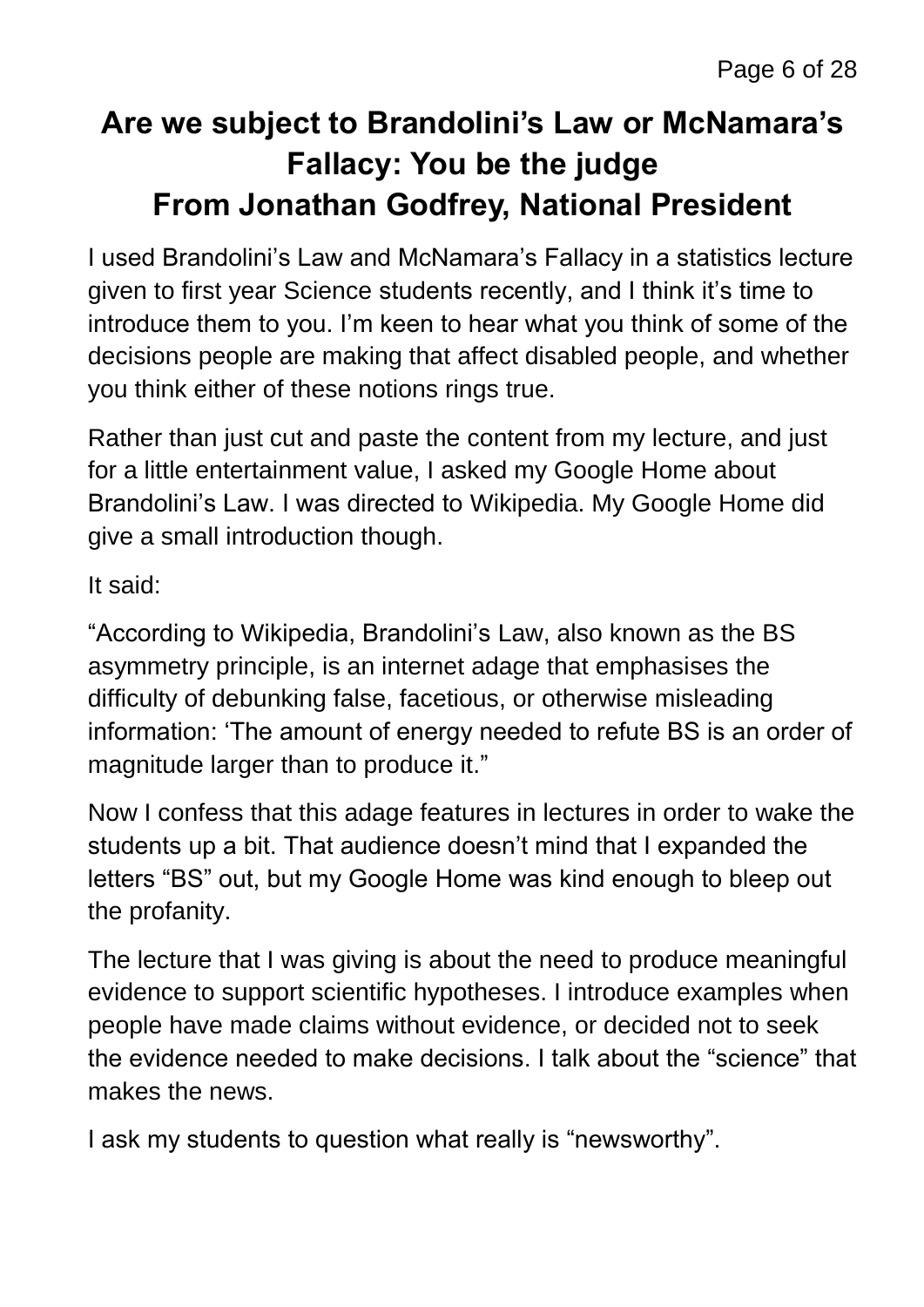In another lecture I note that forest fires seem to be quite newsworthy, but given how frequently there is a forest fire somewhere, we ought not to be surprised that there are forest fires on the news. Ditto for earthquakes, floods, and supposedly unexpected snowfalls in winter. I draw attention to expected but unknown outcomes (more on those below).

The McNamara Fallacy is named after the US Secretary of Defence from 1961 to 1968, who, in his evaluation of the Vietnam War, is supposed to have dismissed the relevance of factors that were not easily measured. I'll shorten the Wikipedia content as follows:

"The first step is to measure whatever can be easily measured. The second step is to disregard that which can't be easily measured. The third step is to presume that what can't be measured easily really isn't important. The fourth step is to say that what can't be easily measured really doesn't exist."

The real problem exposed by this fallacy is that the useful information obtained at the first step is made useless by not obtaining all relevant information needed to make an informed decision. Let's look at a couple of examples I found on the internet that expose situations where the fallacy holds true.

The weight of a bicycle features in the promotional material, implying it is a significant factor in its performance. A bike that is really lightweight but has wheels that don't go round easily isn't going anywhere fast, but it is extremely difficult to convey how easily wheels go round compared to the bike's weight.

Evaluating the benefits of medical options are often reported in terms of how much longer the patients have to live. They do not always compare the quality of life those patients will have.

And now, let's think about some examples affecting the lives of disabled people in New Zealand.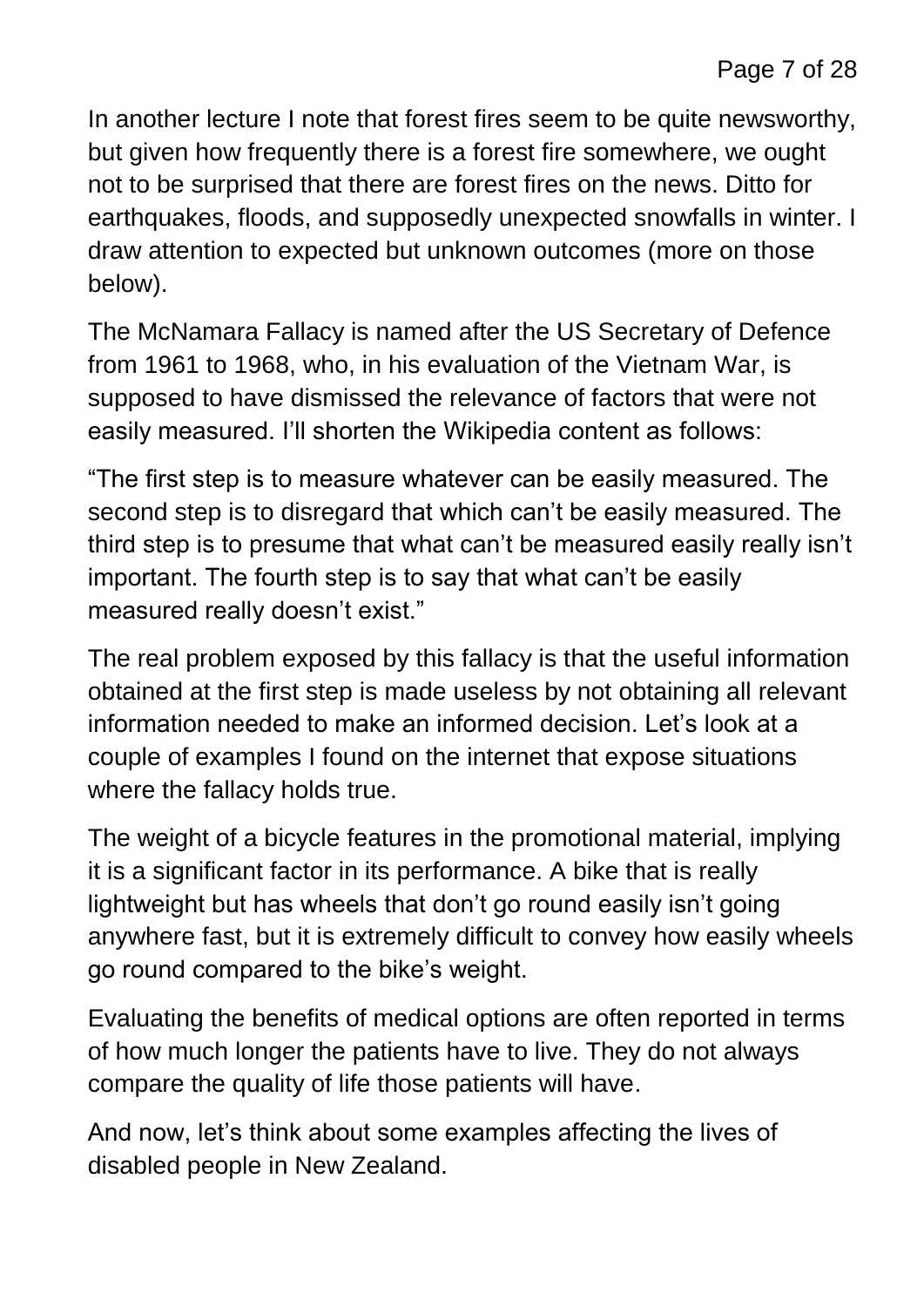Finding employment for disabled people is an ongoing challenge. A primary yardstick for success is a count of how many disabled people have been placed in employment. Does the evaluation check to see if those disabled people are better off as a consequence? Does the evaluation look into the job satisfaction of those people after six months or a year? Does the evaluation ask if those people find themselves underemployed, or how they feel about themselves?

A service provider asks the people using its service how satisfied they are following that service on a scale from 1 to 10, without asking those people if the service is meeting their needs. Does the service provider actually check to see what needs the clients have, or are they hung up on checking in on the satisfaction ratings of the services that are provided? Do they look at what they do not provide and think about how to meet this unmet need?

I encounter McNamara's Fallacy far too often in the work I do for disabled people with respect to data and evidence.

Getting feedback from disabled people is harder than getting feedback from non-disabled people. It takes effort to make sure the forms being used to elicit people's opinions are able to be used by all of us, and let's face it, we're not a high priority. It doesn't matter if the forms are printed or digital, there are people who cannot use them. It staggers me how frequently the decision makers who rely on the data from these surveys overlook the failings of these surveys. Those decision-makers are victims of McNamara's Fallacy.

The problem is that because it's so easy to get feedback from nondisabled customers using internet surveys, the rest of us are ignored. Even worse, there is little to no effort made in ascertaining how many of us are being ignored. As an aside, there are ways to correct the weight of evidence between disabled and non-disabled people but this relies on knowing how many people fall into each category, and actually having enough information from disabled people to be sure they represent all disabled people.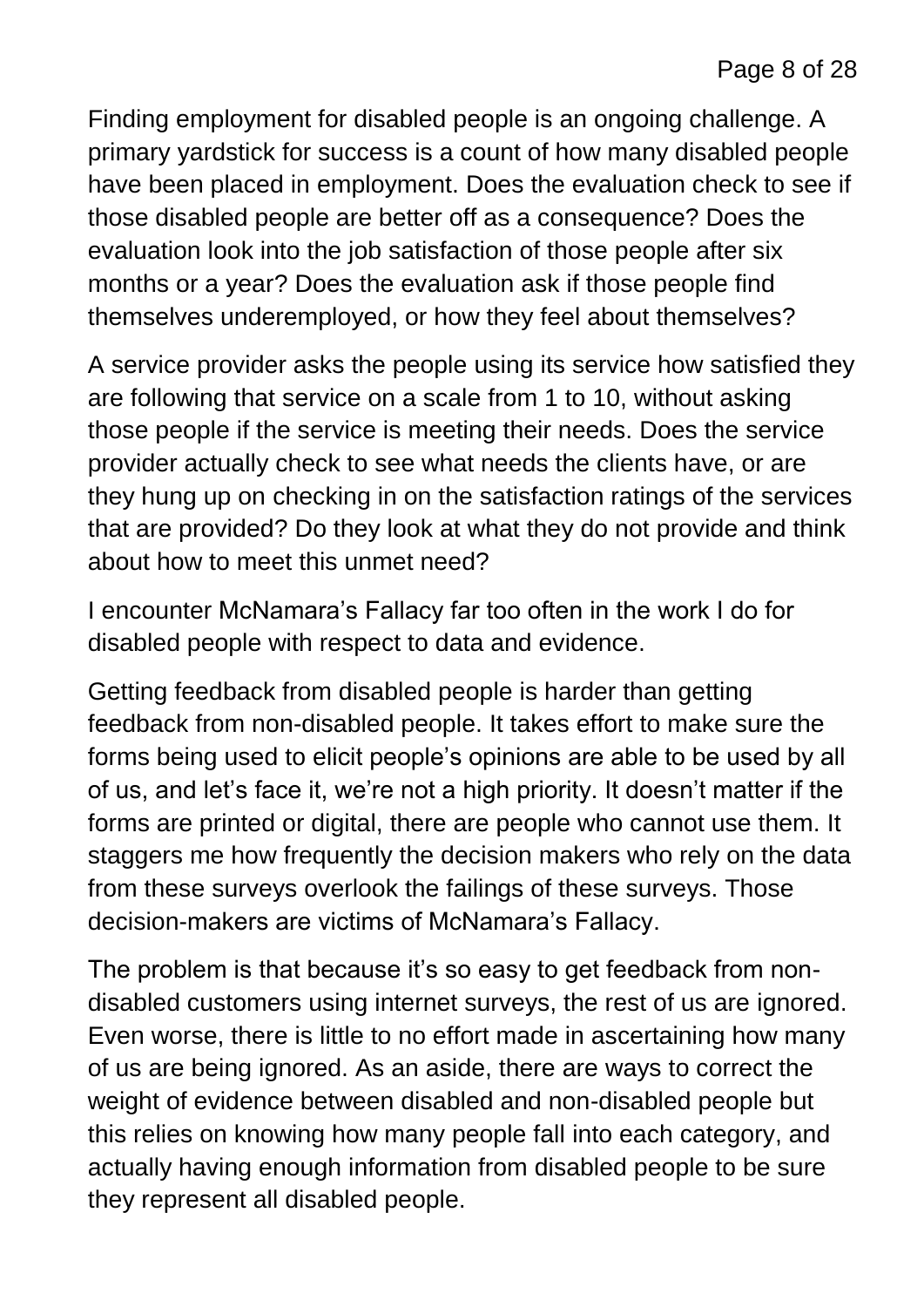Our local councils regularly seek feedback from the residents of their cities, districts, or regions. Very few of those local authorities have representation from disabled people, and very few of them have the ability to seek the views of their communities in a way that includes the voice of disabled people. That means they are falling into McNamara's Fallacy.

I would go further to say that decision-makers that do not make sure they seek the views of disabled people have already fallen into McNamara's Fallacy. They have already dismissed the need to get that information even though it might be hard to get. I accept that many of those decision-makers do not even know they're letting us down; that they're letting their communities down; that they are letting themselves and their employers down. I have to accept that they just don't know. In the end though, the disabled people in those communities are then victim to Brandolini's Law as they try to remedy the inequities that got created.

One of my very real concerns is that decision-makers are not adequately considering the differences between what they know and what they do not know. At the risk of being accused of a certain fixation, I'd like to recall the words of another US Secretary of Defence. Donald Rumsfeld is noted for describing information falling into three categories: known knowns, known unknowns, and unknown unknowns. This was a slight modification of "We don't know what we don't know." This is perhaps why I am so comfortable praising Government officials who realise they need to seek the views of disabled people. They've worked out that they don't know, and they're doing something about it.

In contrast, the decision-makers that choose to ignore the needs of disabled people and the service providers that ignore the views of their consumers and clients are at risk of creating more problems for us. We must ask how we will ever have equity in our communities while we do not contribute to the decision-making processes. Some people might say that electing the Board of a service provider is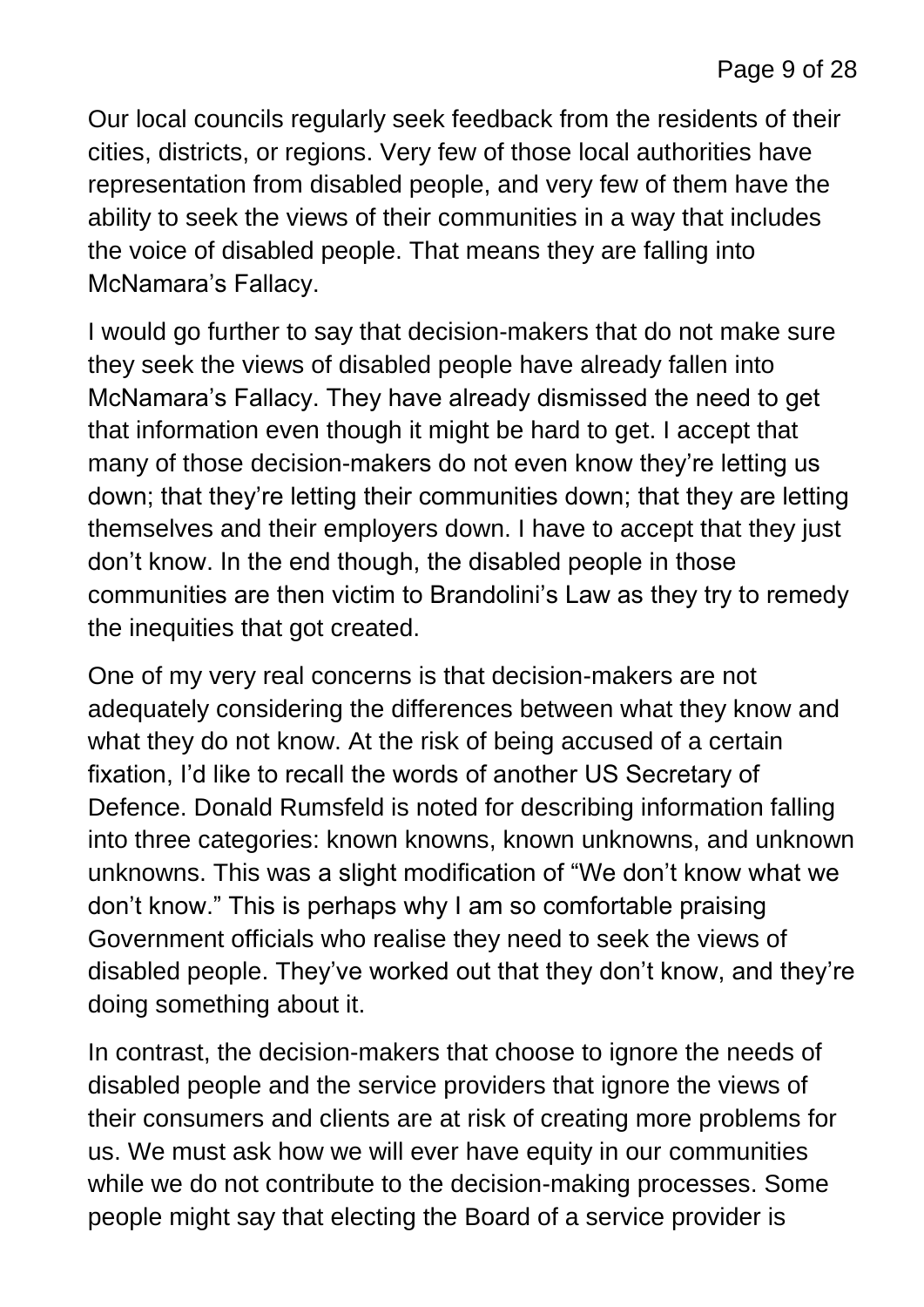sufficient. However, as the mounting evidence suggests, electing the RNZFB Board has not saved us from having to have an independent inquiry into how BLVNZ treats blind staff and consumers.

This is why it is crucial that Blind Citizens NZ and other Disabled People's Organisations exist. It is crucial that we get under the noses of the decision-makers at all levels of society. We need to make it known that we are part of the communities those decision-makers serve. We need to make it known that we count, and that we need to be counted.

If we don't get to raise our concerns at an early stage, we are at risk of being put in a situation somewhat akin to Brandolini's Law. The amount of energy needed to overcome disabling situations is an order of magnitude larger than needed to create them. The energy of disabled people and their representatives is far from infinite.

There have been too many occasions in 2020 and 2021 when the work of Blind Citizens NZ has been affected by having to deal with other matters. We spent numerous hours resolving our funding for the last financial year. Again, I thank the RNZFB Board for its insistence that BLVNZ work with Blind Citizens NZ in a mutually beneficial relationship.

Blind Citizens NZ has been wanting to work with senior staff at Blind Low Vision NZ on a range of issues that affect the services we receive. This is because members told us there was a need to make sure those services are fit for purpose. Unfortunately, our willingness to work with BLVNZ has not been matched by willingness from BLVNZ. One such problem is unfolding right now. We've known for years that the end of CDs was coming. We are told the physical resource is getting harder and harder to source. For numerous BLVNZ library users, that means shifting to a different option for receiving books and magazines. We knew that the Alexa option was going to have its supporters.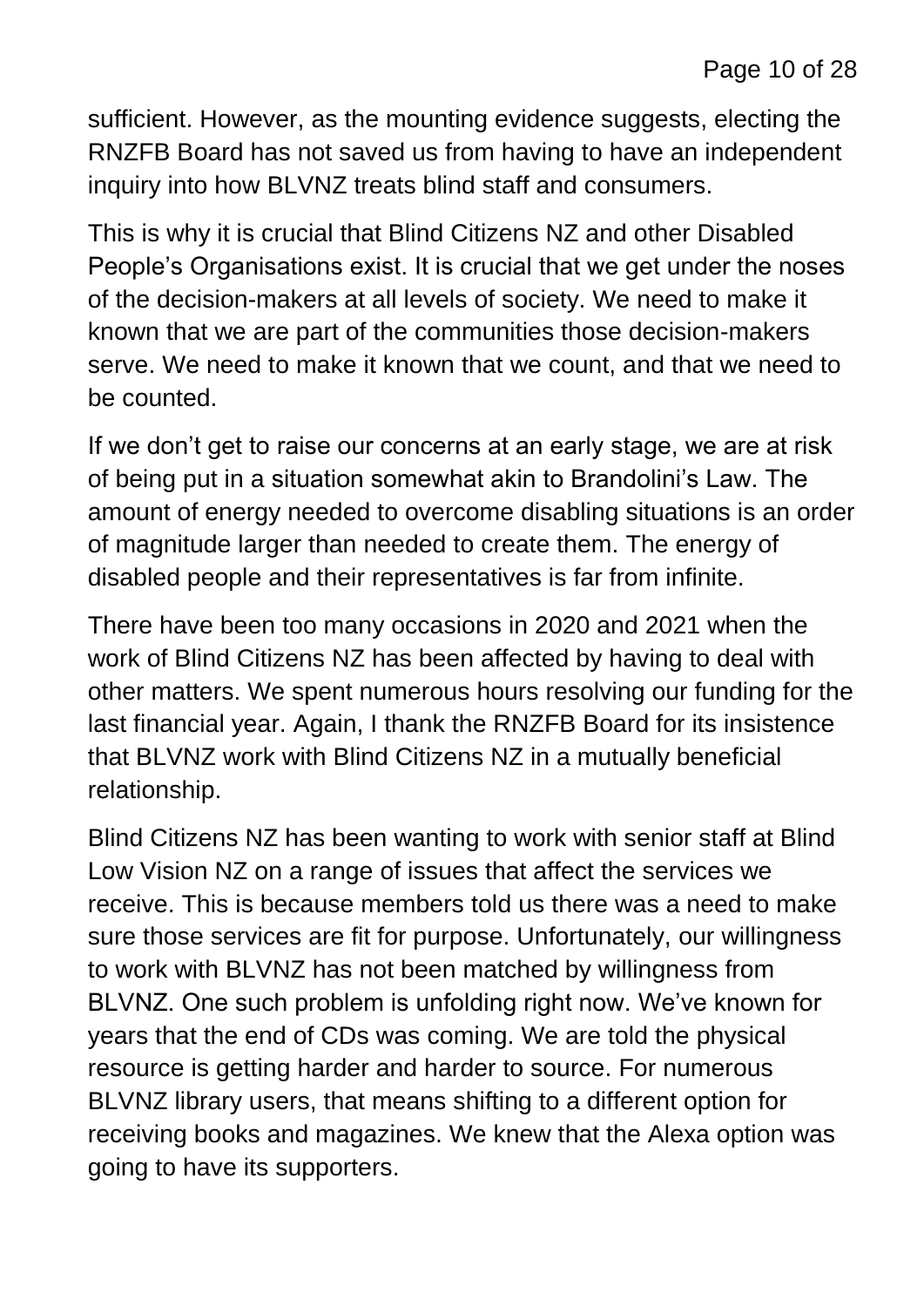We also knew that there would be a lot of users who could not enjoy the same quality of service if they were reliant on Alexa or interacting with the library database via the internet. We refer to this issue as the Digital Divide in a lot of the work we do. We constantly remind Government officials that they cannot and should not expect to communicate with everyone using a digital medium. Some people need hardcopy - whether Braille, large print or audio on a CD or thumb-drive.

A significant proportion of BLVNZ clients need to receive information in audio, and cannot make use of an internet-based service. The solution that has been rolled out is to replace the CD service with a memory stick service, but that service is not the same. CDs were distributed every week to magazine subscribers. Memory sticks will go out once a month. Maybe that isn't going to be a problem for the more than 1000 library-users requiring a physical medium. However if the information that is recorded is to be of use to those recipients, then surely it must arrive before it goes stale.

I suspect the monthly supply of weekly magazines will lead to a decrease in satisfaction with a much-loved service.

The magazine service started with a committed group of blind people putting time and energy into establishing and growing a service that gave other blind people information in a timely manner. It was an initiative that remains a proud period in the history of Blind Citizens NZ. Blind people wanted a service. The service provider didn't want to provide it, so those people made it happen. Once it was obvious that the demand for the service exceeded the ability of that collective, the magazine service was handed over to the RNZFB. For 35 years, the RNZFB Library Service ran a magnificent service. I ask you to ponder where that service is now heading.

The tragedy of the recent changes to the BLVNZ Magazine Service is that it best serves the people who need the service the least.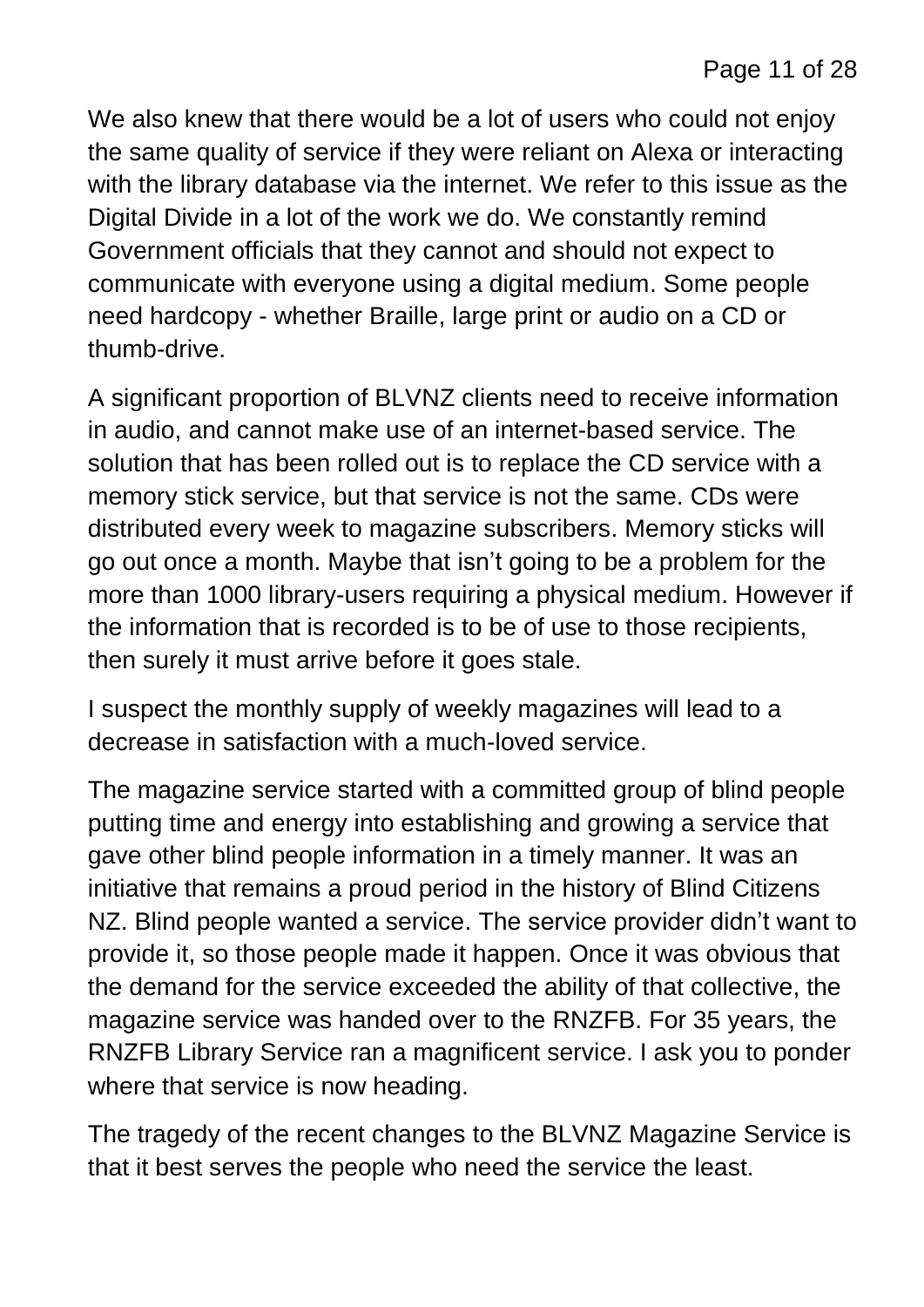Those people who do have the skills and the tools to retrieve magazine articles through the internet can do so without the BLVNZ service. The people that cannot get the articles and rely on the Magazine Service are the people that are now going to get the lesser service on offer.

Maybe you're reading this column by way of the Magazine Service. Now that I know you won't get it until possibly one month after it was published, I might need to alter what I put in my column. After all, I don't want to tell you of the exciting upcoming events that you missed out on. More importantly though, is that we must get the election material we need to participate in the upcoming RNZFB Board elections, and many voters used to get this on CD. Have people been assured that they will get the information in the audio format they need, at a time they can actually use it?

Numerous agencies want to get information to everyone in the blindness community, really important stuff like all that COVID-19 information that we needed in order to play our part in the lockdowns and the vaccination programme.

Blind Citizens NZ continues to point out that there are more than a thousand people relying on a physical medium to move the audio from provider to reader. If BLVNZ decides it can no longer provide blind people with the information we need, then perhaps BLVNZ will lose more of those lucrative Government contracts. Blind Citizens NZ will then have to recommend use of other providers, perhaps creating a business opportunity for another organisation. In the end, Blind Citizens NZ's first commitment is to blind people, not to a particular service provider.

I can see a time when Government agencies have enough information on file to know which New Zealanders need information from them in a given alternative format.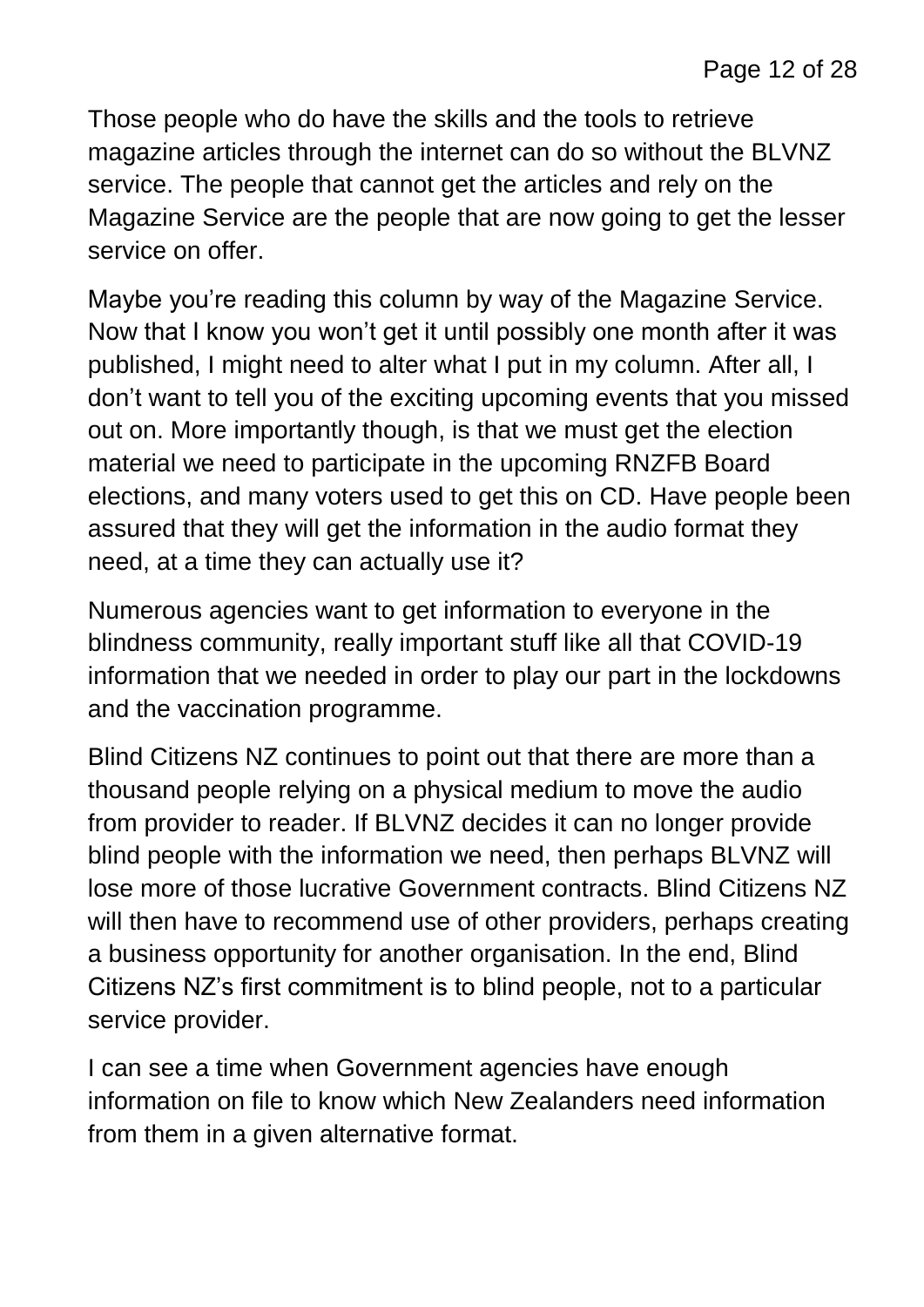Maybe in a year or two's time, the Ministry of Health might send out the information we need for another public health programme directly to us, without relying on any disability service providers. Times are changing, but the principles that guide the work of Blind Citizens NZ remain relevant. We used to be confident in recommending the RNZFB as the service provider to get information to blind people. We'd like to continue doing so but we need cooperation from BLVNZ senior management to do that.

A critical part of being able to speak on behalf of a community is to know what that community needs. The Blind Citizens NZ Board has made a commitment to update the material which supports our advocacy efforts. This will make it easier for every one of us to speak to decision-makers about our own personal experiences, and to share what is needed by others from our community. These materials were developed because of our people, for our people, by our people, and with our people. They are informed by the remits and resolutions discussed at our branch and network meetings, and ultimately at our annual conferences. They weren't developed on vague theories. They are based on the lived experiences and aspirations of real people, people like you.

#### **Tell Me About TellMe from Clive Lansink and Mary Schnackenberg**

TellMe is a new innovative information service being developed by two Blind Citizens NZ members, Clive Lansink and Mary Schnackenberg, through their company Accessible Information and Communications Limited (A I Comms). We came up with the idea of TellMe during the lock-downs last year.

We were aware that numerous people we knew were missing out on current information about COVID-19.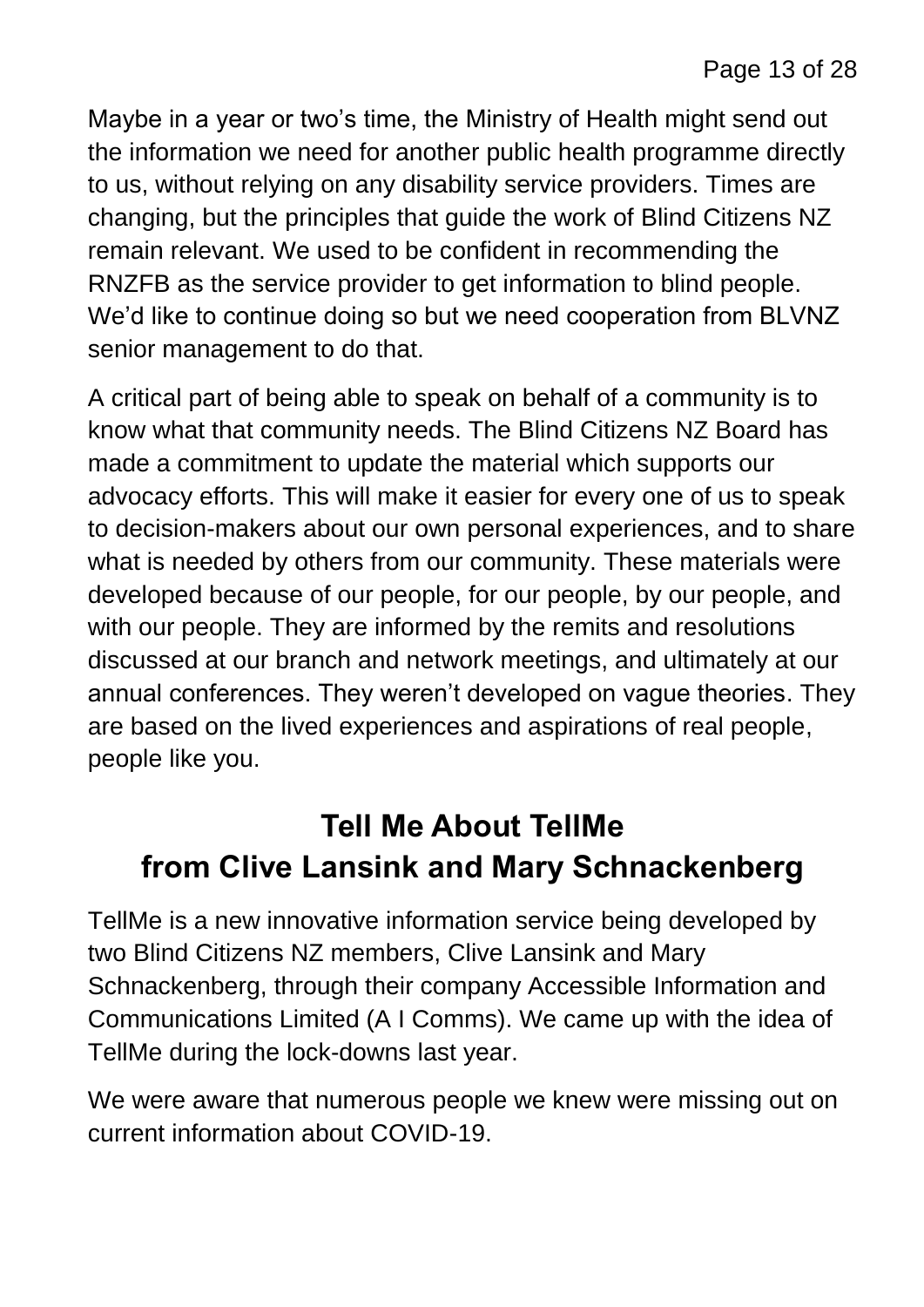We already know disabled people often miss out on critical information, and we decided that perhaps we were in a good position to find new and perhaps innovative ways to address that.

Mary and Clive are both semi-retired after long careers in the blindness sector. Mary trained as a librarian and held management roles in the library and accessible format production at Blind Low Vision NZ (BLVNZ) from 1984 to 2008. Clive started out as a software developer working in the then Department of Scientific and Industrial Research (DSIR). Later he managed the IT services for BLVNZ before going off to do a law degree.

We started A I Comms in 2008, first doing general disability consulting but in more recent years focusing on producing braille and helping others make their information accessible to blind and low vision people. Again as a result of COVID-19, we knew the information we were producing for our clients. We thought why can't we go one step further and actually help our clients get that information to the people who need it? Hence the idea of TellMe.

Many of you reading this will know about BLVNZ's telephone information service (often known as TIS). Clive was the brains behind that service, which he first developed in 1994. By 2012, long after he had left BLVNZ, we thought TIS was probably becoming outdated as people were switching to other technologies. So we were surprised that BLVNZ wanted to keep it going and A I Comms got the contract to completely refresh the software that provides that service.

Here we are now in 2021 and although other exciting new technologies are still developing, we know a lot of people still rely on the humble telephone and services like TIS for current information. But we are also aware of a growing technology divide, not just between people who have access to newer options like smartphones, but even within that group people are dividing between those who use email, those who visit websites, and those who only use social media like Facebook and Twitter.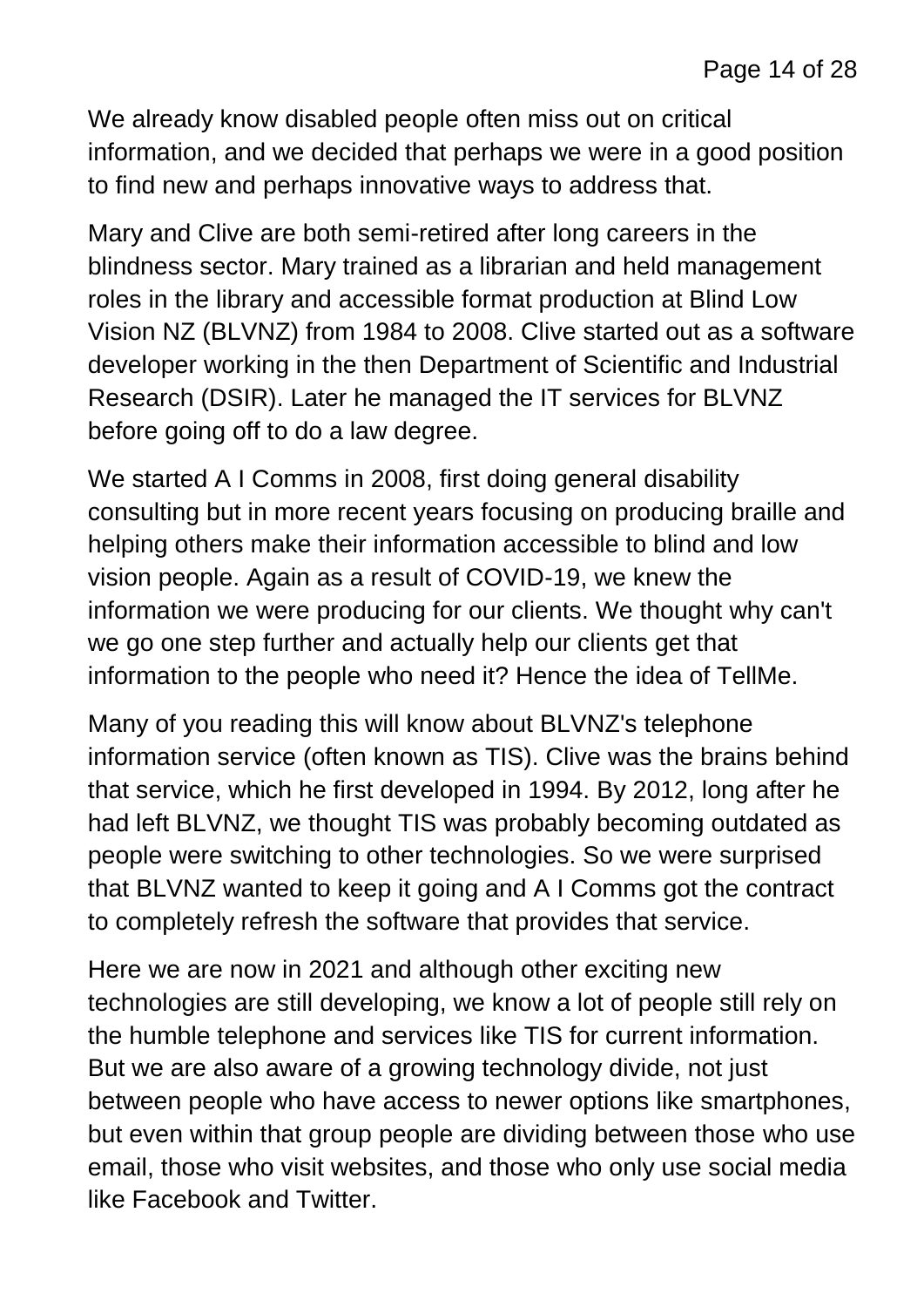Our thinking behind TellMe is that you should not only be able to get the same valuable information through either a conventional telephone or any online device such as a smartphone or conventional computer, but you should also be alerted in the most appropriate way for you when new information is available that matches your interests. We already have our own internal process for converting information to accessible formats, including braille and various well-known computer formats. But our plan is that TellMe will allow us to easily get that information to people like you who need it, in the best way that suits you. With our knowledge of phone systems, websites, messaging and accessibility standards, we think we're in a good position to give this a go. We're not putting significant money into TellMe, but we are willing to give it significant time to see just how well it might work.

You can phone TellMe on 0800 TellMe (0800 835-563). But just be aware that it might direct you to phone a local free calling number in your area instead, which it will tell you if needed. So you'll soon learn your local number.

Obviously TellMe is still in its early stage but in the near future there will be a website offering the same information.

This will be fully accessible and our plan is that it will make the same information available through any computer or smartphone that can browse the internet. Other plans are also on the drawing board. We won't give too much away but yes, smart speakers are in our thinking.

One feature of TellMe we're quite proud of is our use of a synthetic voice. We won't go into much detail but we are using a cloud-based synthetic voice that automatically converts text to speech. Digital voices are still not perfect but they are getting better all the time. The voice we are using gives us a lot of control over how it pronounces words so we can readily fix pronunciation errors. This is particularly important when it comes to te reo Maori.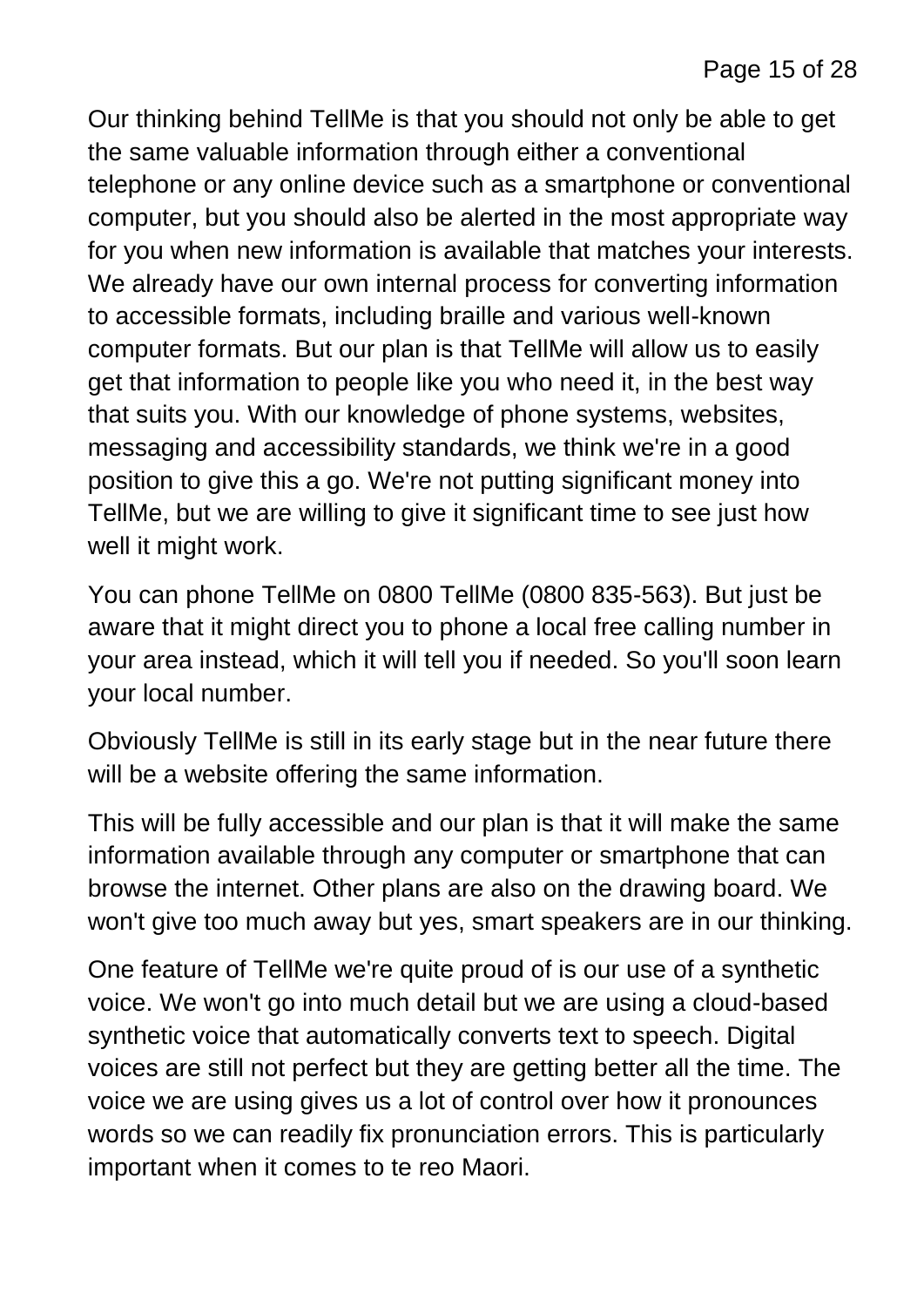Te reo is a very phonetic language and we have our own internal automated process that turns words in te reo into a phonetic language the voice understands. It is not absolutely perfect and we wouldn't use it for a full text in te reo, but we think we are setting a new high standard for synthetic voices speaking te reo Maori.

We're not sure where TellMe will take us but it adds some excitement to our work and does give us the opportunity to be a little experimental. We are blind ourselves and we have excellent rapport with our end users who are also blind or low vision. We'll soon learn what works and what doesn't and in the end that will influence the decisions we make.

#### **Updates from Work and Income**

#### **Winter Energy Payment**

Winter Energy Payment ended on 1 October 2021. This means for people paid weekly (on main benefits) that:

- payments for the week beginning 4 October 2021 will have five days of Winter Energy Payment included;
- the first payment with no Winter Energy Payment included is the week beginning 11 October 2021.

For New Zealand Superannuation and Veteran's Pension clients, the payment due on 12 October has three days of Winter Energy Payment included. The first payment with no Winter Energy Payment included will be on 26 October 2021.

Anyone concerned about how they'll manage when the Winter Energy Payment stops, please get in touch with Work and Income. They recognise everyone's situation is different, and are well aware this continues to be a very tough time for a lot of people. You can contact Work and Income on 0800 559 009.

The Winter Energy Payment will restart on 1 May 2022.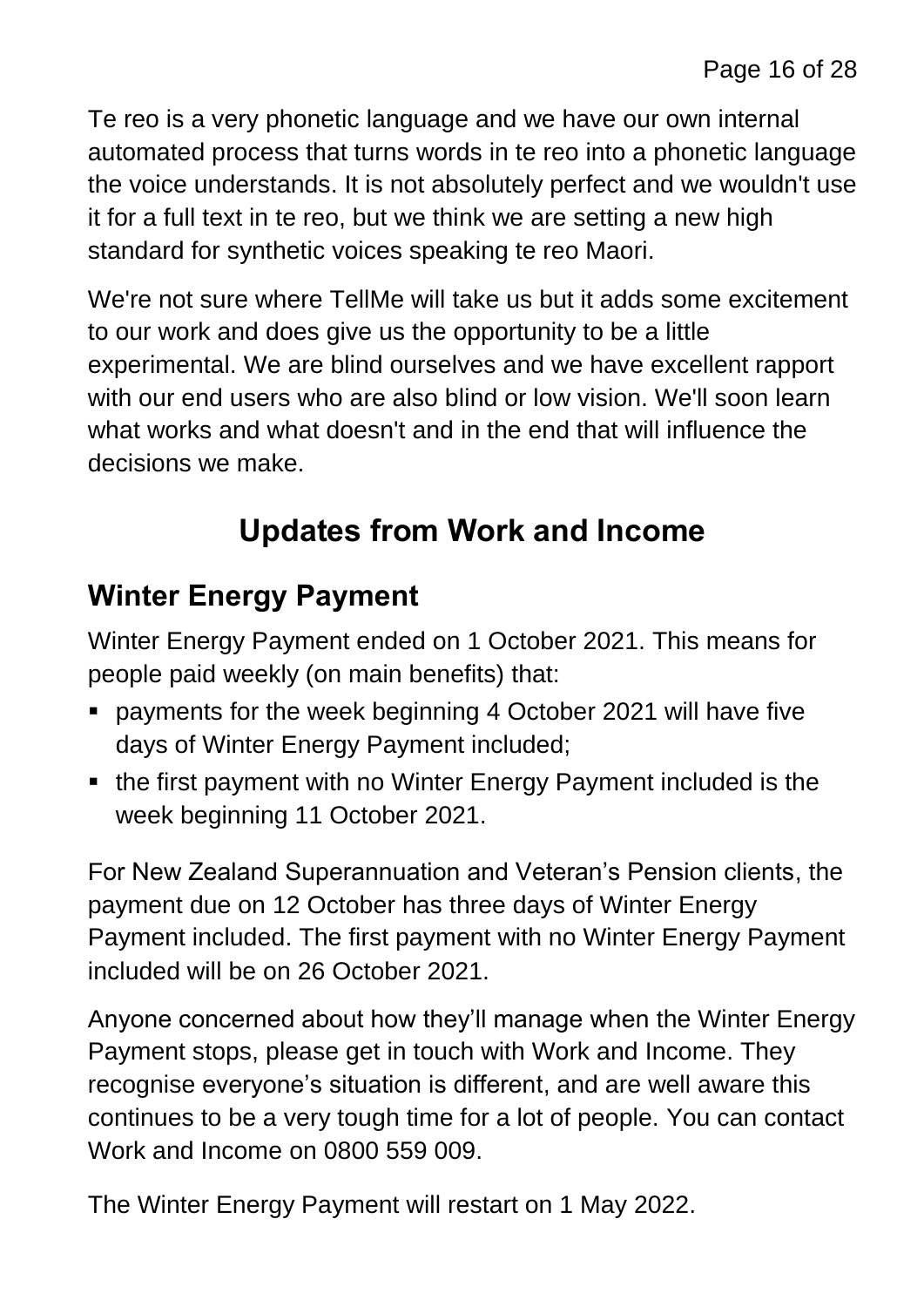#### **Support Funds – transport assistance for essential workers who have a disability or health condition**

Job Support Funds is available to provide transport assistance – taxis, Driving Miss Daisy or other commercial provider (not Uber) during lockdown levels 4 and 3.

To apply:

- Complete the Job Support Funds application form located at <https://www.supportfunds.co.nz/how-to-apply/>
- Attach confirmation of your disability.
- **E** Attach confirmation from your employer that you are an essential worker.
- Email completed application to [sfs@supportfunds.co.nz](mailto:sfs@supportfunds.co.nz)
- include Essential Worker in the email header so your application has priority.

Note that:

- Workbridge Support Funds team can be contacted by phoning toll free on 0508 967 527.
- Disability confirmation can be a doctor's medical certificate, or letters that you have on hand.

# **Help with putting food or kai on the table, and financial support**

If you need help now with putting food or kai on the table or paying an overdue bill, Work and Income may be able to help.

Work and Income may be able to help you with financial support - if you're on a low income or not working. If you have internet access, you can use Work and Income's [check what you might get](https://check.msd.govt.nz/) guide (or take the following link [https://check.msd.govt.nz/\)](https://check.msd.govt.nz/). It helps you find out the ways they can help you and your family.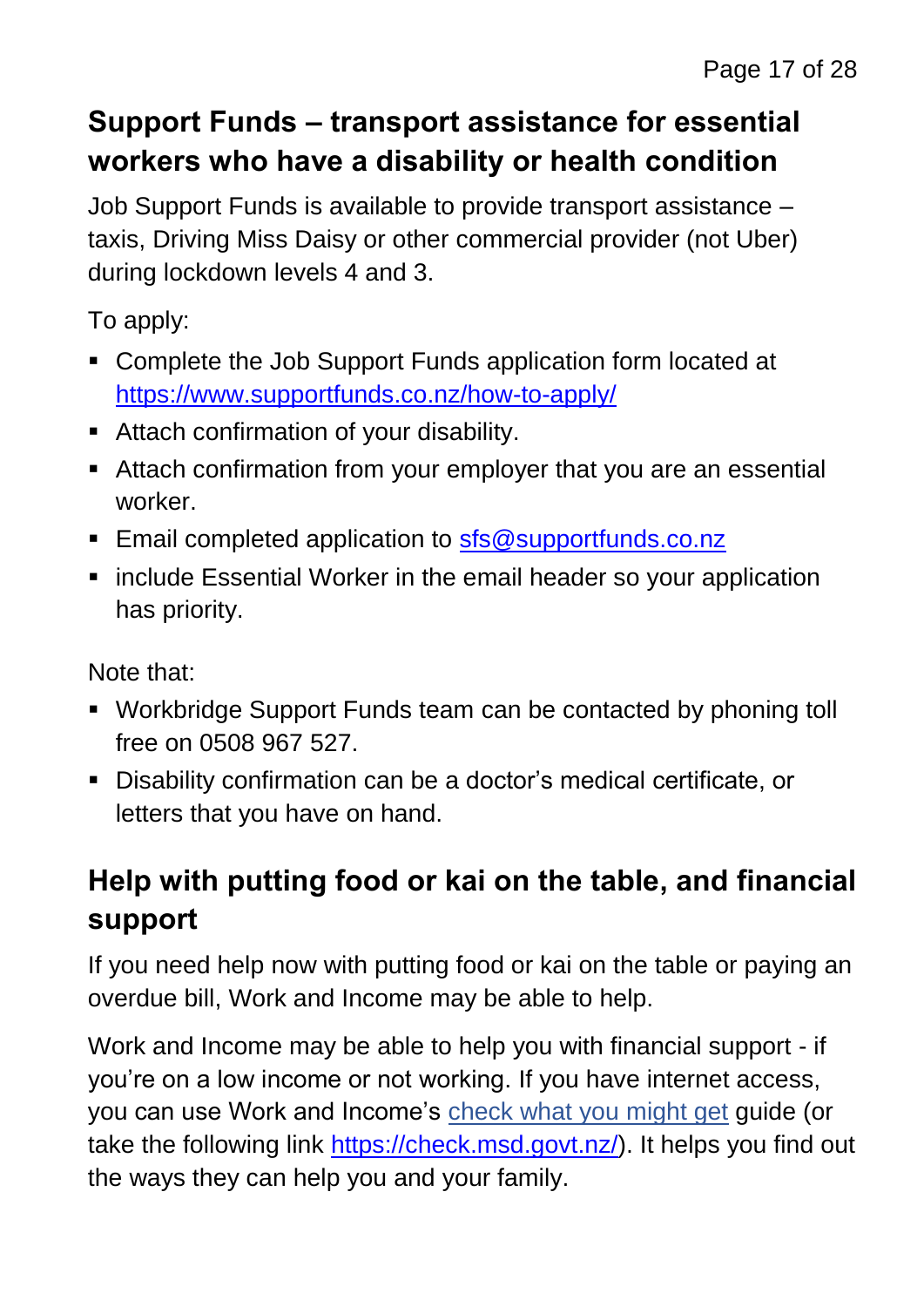You'll be asked some easy questions about your costs, then you will be told about Work and Income payments you might be able to get. You can ask a friend or family member to help you use the guide.

You can call on: 0800 559 009. If you are over 65, then call 0800 552 002.

If you are Deaf or hard of hearing, you can make contact by one of the following mechanisms:

- Deaf Link free-fax: 0800 621 621
- Text: [029 286 7170](sms:0292867170)
- Email: MSD**\_**Deaf**\_**[Services@msd.govt.nz](mailto:MSD_Deaf_Services@msd.govt.nz)

# **Dedicated Team to Support Disabled People to Access COVID-19 Vaccine**

Government has established a team to support disabled people to access transport and get vaccinated in a way that suits their needs. This is a great outcome that Blind Citizens NZ and many others across the disability sector have been advocating for many months.

There is a 30-strong team who are tasked with answering calls and questions, and who will assist disabled people and their carers to get the information and support they need. Phoneline team members are either disabled themselves, or are allies of the community.

They work from their home offices across Aotearoa. Allies are people who have experience working with members of the disabled community, have close whanau in the disabled community, or who identify as a member of the disabled community.

To speak with a support specialist, people can call the COVID Vaccination Healthline on 0800 28 29 26 for free 8 am to 8 pm Monday to Friday. Select option 2, to speak to one of the team.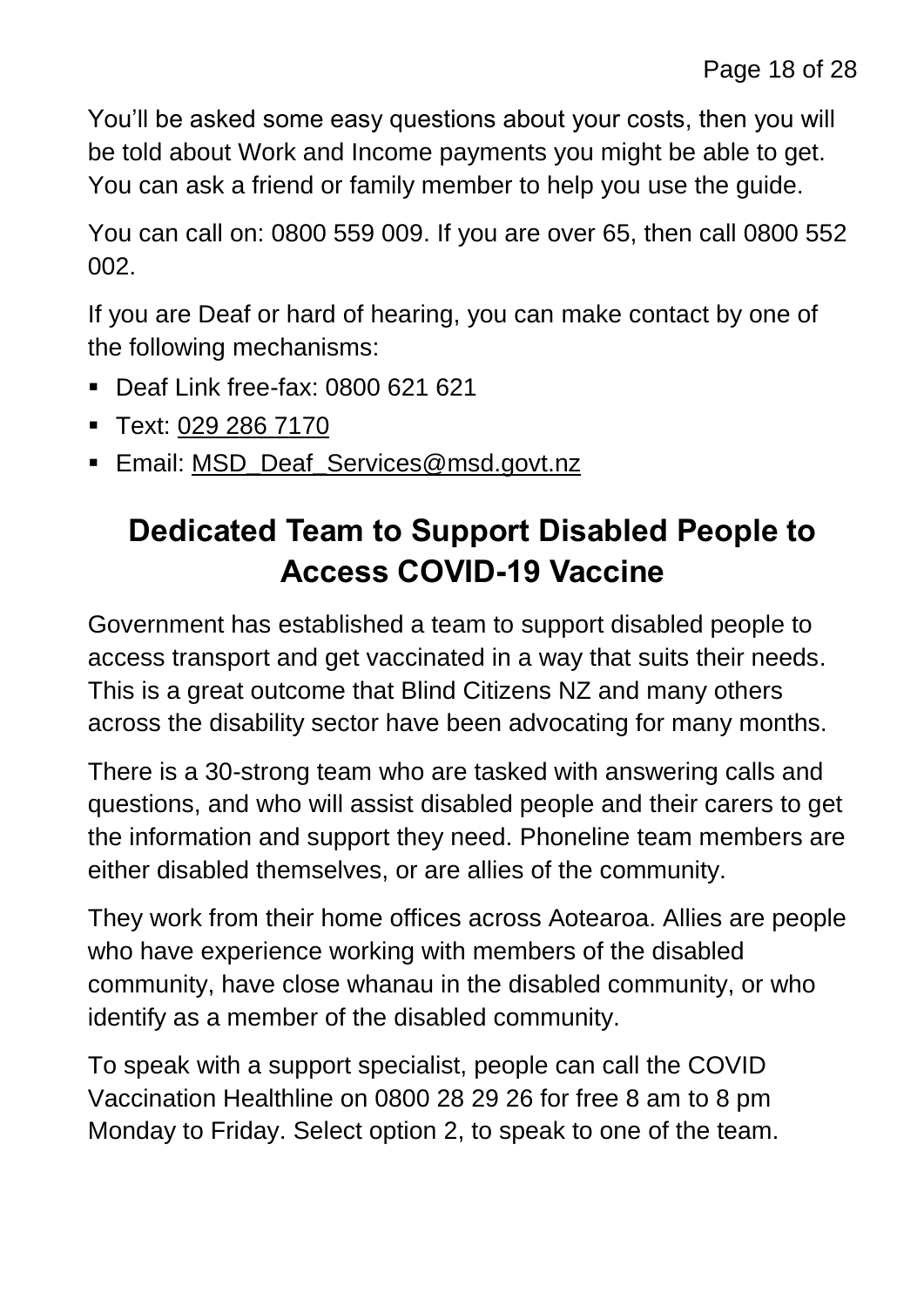Support includes sites have mobility assistance in place, arranging New Zealand Sign Language Interpreters, providing transport options, ensuring 1737 phone counsellors are available to support people with needle anxiety, and other bespoke solutions developed for individuals alongside District Health Boards.

Transport options will focus on existing District Health Board services and non-government providers such as St John Health Shuttles. Where transport cannot be provided through existing services, the team can arrange transport through over 150 providers across New Zealand.

The team can support people with a range of disabilities including:

- **E** Blind, Deafblind, vision-impaired and low vision;
- Deaf and hard of hearing;
- Physical impairments;
- Learning Disability / Intellectual impairments;
- Neuro diverse;
- Long term health conditions.

# **Member Led? Or Members Led? From George Taggart**

**Note to readers**: in this article, Blind Citizens NZ member George Taggart shares his opinions…

I have been actively involved in Blind Foundation affairs since the beginning of this century. Prior to this time, I had been a recipient of services as I transitioned from the sighted world to that of a world where vision loss became a dominant feature.

I received incredible support and services at the time, from two key Wellington-based staff, as I struggled with a new job and part time study at Victoria University.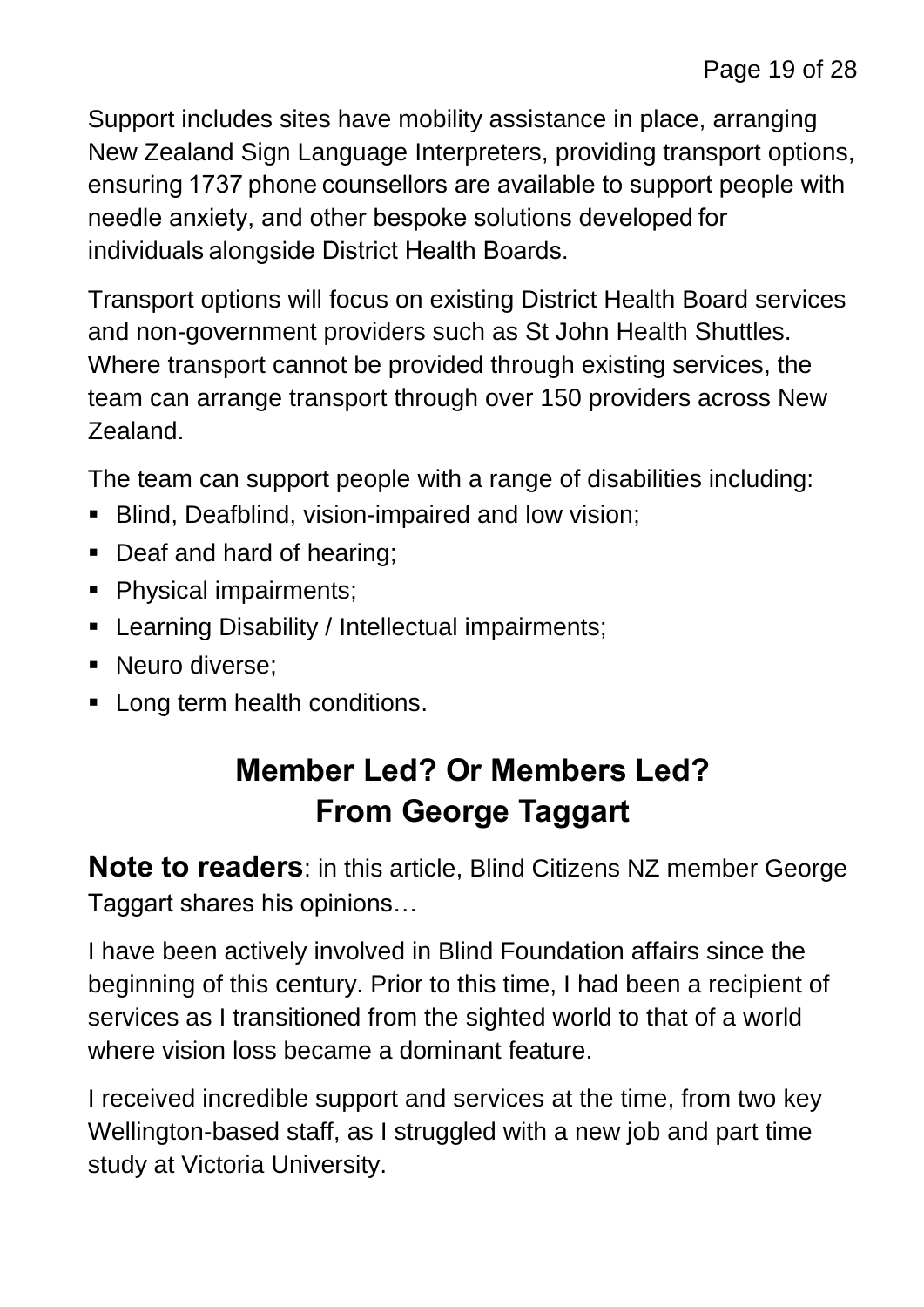I became disillusioned with the Blind Foundation after being asked to come to a fundraising event to demonstrate my use of a CCTV machine to potential donors. This event was my first experience of having my head patted as a poor blind person.

However, after retirement and applying for a guide dog, I felt a need to contribute as I was about to become a guide dog handler. I helped with fundraising with street appeals, and with my dog I spoke at community group gatherings. I also joined Blind Citizens NZ. As a result of joining Blind Citizens NZ I was made aware of the Wellington building upgrade that would result in members losing access to spaces within Braille House permanently and for us to find our own accommodation for our recreational activities. Blind Citizens NZ, along with other groups of users of the facilities objected to this highhanded approach by management. As a result Rose Wilkinson and I were amongst those appointed to negotiate with management on behalf of numerus user groups to retain our use of the facility.

Three years plus later (2015), we retained our access to a gold-plated facility thanks in the end to the intervention by the then chair of the RNZFB Board Rick Hoskin. The salt in the wound is that after a few years the Wellington building has been sold – perhaps in order to help fund the "six-star retirement village" in Parnell. However this building scheme was just the beginning of what I have seen of an organisation becoming profligate. In my view there are many examples that can be shown…

My purpose in relating this sorry tale is not to dwell on the past except to say, that we the members of a hard won "Member Led Organization" were not paying attention, nor were we holding our elected RNZFB Board to account. This latter point is certainly not helped by any substantive matters being dealt with "in committee".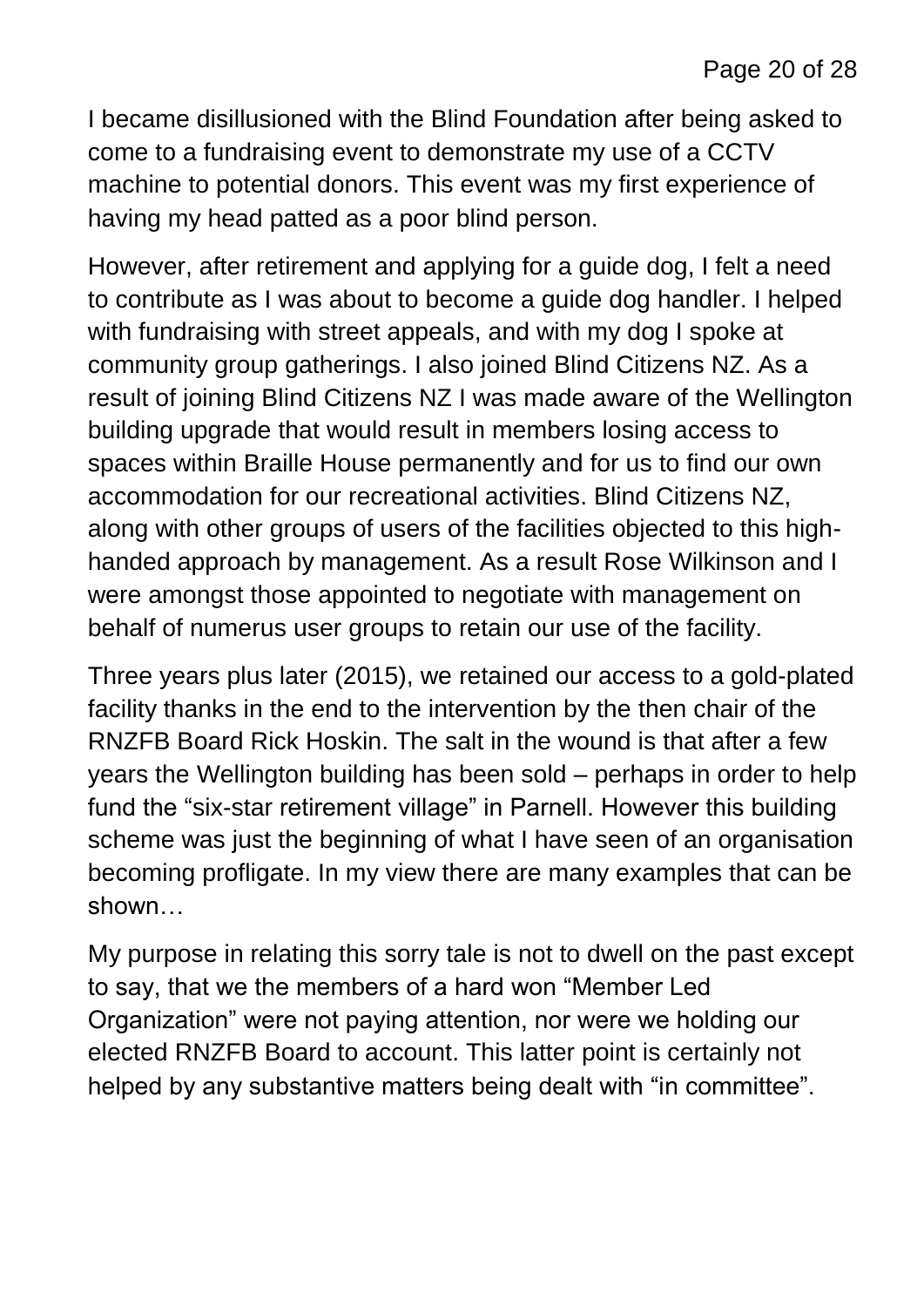I have to say that it was with a great sense of relief that I heard of the resignation of our previous Chief Executive and like a breath of fresh air Mr Mulka came breezing into the Blind Foundation, now Blind Low Vision NZ (BLVNZ). I heard Mr Mulka speak of regional management and less of head office control of the regions and I thought good that will save on all that travel etc. Little was I to know of the revolution that was to follow. A massive loss of front-line staff trained specifically in blindness related challenges and the contracting out of what originally I was told at a "Let's Talk" meeting last year, that only less important Adaptive Daily Living tasks would be handled by the contracting company Habit. Little did I know that the worst was yet to come.

To be fair I have to admit that Mr Mulka inherited an organisation whose leadership in my view, had failed miserably. However, to hold front line staff responsible for the inefficiencies, who were well trained in the challenges faced by both our young and elderly members, was in my view, entirely the wrong way to go about righting the build-up of mistakes of the previous regime. At first I thought that Mr Mulka had just rushed in without taking the time to understand the situation. However I now think that Mr Mulka came to New Zealand with a previously formed ideological view of the role of management.

Some of you will remember the havoc created by Roger Douglas, (following in the footsteps of Milton Friedman, Ronald Regan and Margaret Thatcher) when he gutted the public service and then hired many of them back as contractors, at significantly increased salaries. Will the RNZFB / BLVNZ follow this pattern? Remember the organisation is already on the road of contracting out our core services, not just the simple tasks of Adaptive Daily Living.

Our own counselling service, disestablished by Mr Mulka, has now been contracted out to Habit who own the company called EAP Services. This company provides services to newly let go employees of BLVNZ. They are now providing counselling services to our members.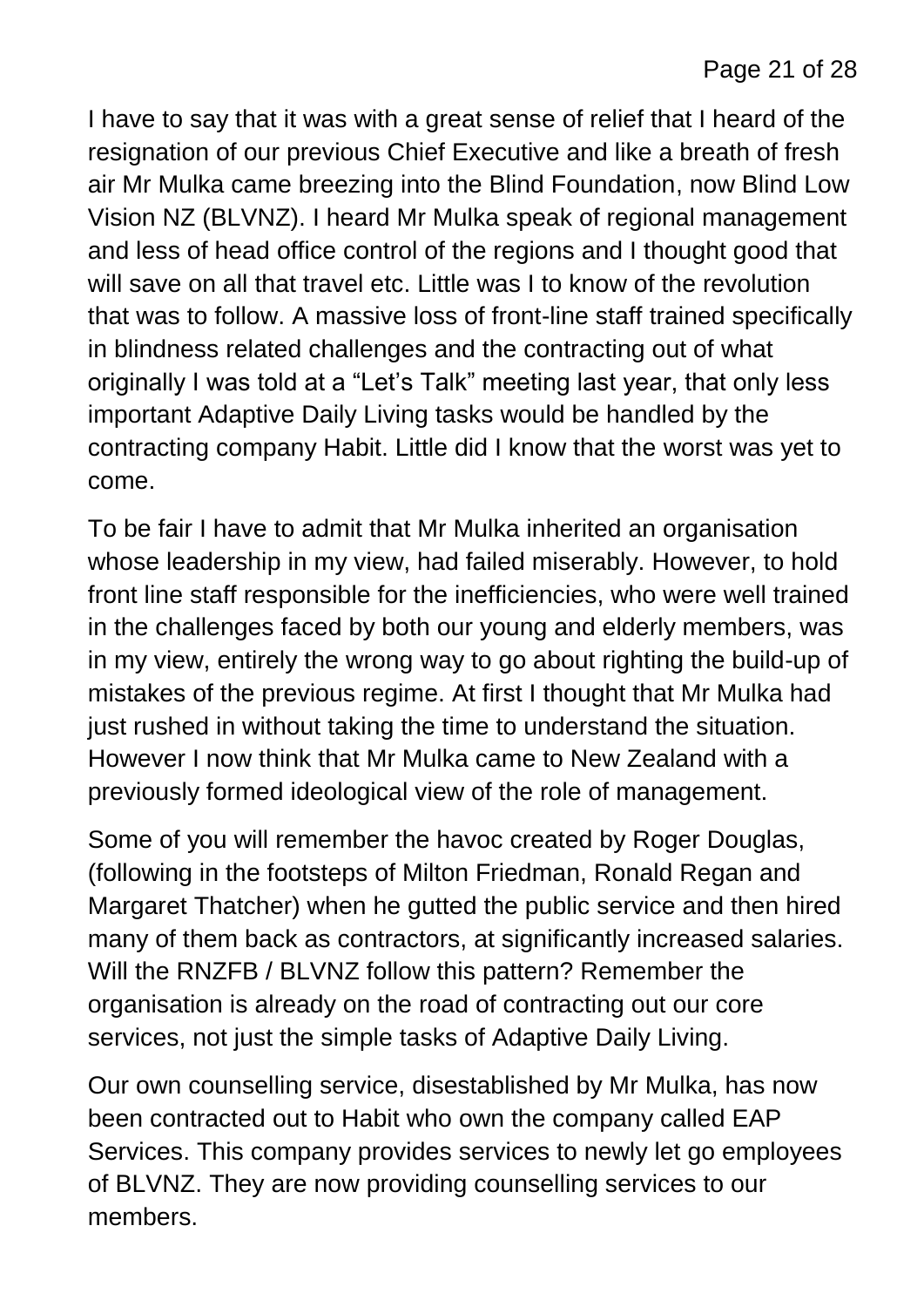One has to ask just how qualified are these counsellors in dealing with people with sight loss challenges.

The thing that strikes me is even if this company is as wonderful as we are led to believe, they are in business to make a profit. I am not against profit making but is not the RNZFB / BLVNZ a charity? As such does it receives substantial donations on our behalf because it is seen as a service provider and a kind and caring organisation. How long will this public perception last if the organisation is seen as dispenser of cash to the people who do the real provider of services to the blind. BLVNZ employees are trained to uncover the real reason for a call for help to solve what might appear as an apparently simple problem when it was really a call for help with a much more serious difficulty. I do not think a person allotted so many visits in a day in order to meet a schedule would have the time to do this, so what will happen? Either the members cry for help remains unanswered or BLVNZ may receive unexpectedly large bills for the apparently small problem.

Back to the heading of my concerns. Is our RNZFB Board paying attention to the organisation's core business, that of service provider, or are they being "led"?

I recently saw included in the information to prospective RNZFB Board candidates, that part of the RNZFB Board's function was to partner the chief executive in his endeavours of managing the efforts of staff to provide services that allow members to live their lives as functioning members of our society. I thought the relationship of the Board to the chief executive was to provide direction through policy direction and to monitor the results of the policy in regards to the aspirations and concerns of members and other stakeholders.

So are we allowing ourselves to be Led? Do we need to scrutinize more rigorously the candidates for positions on our board? And do we need different information from them to do this?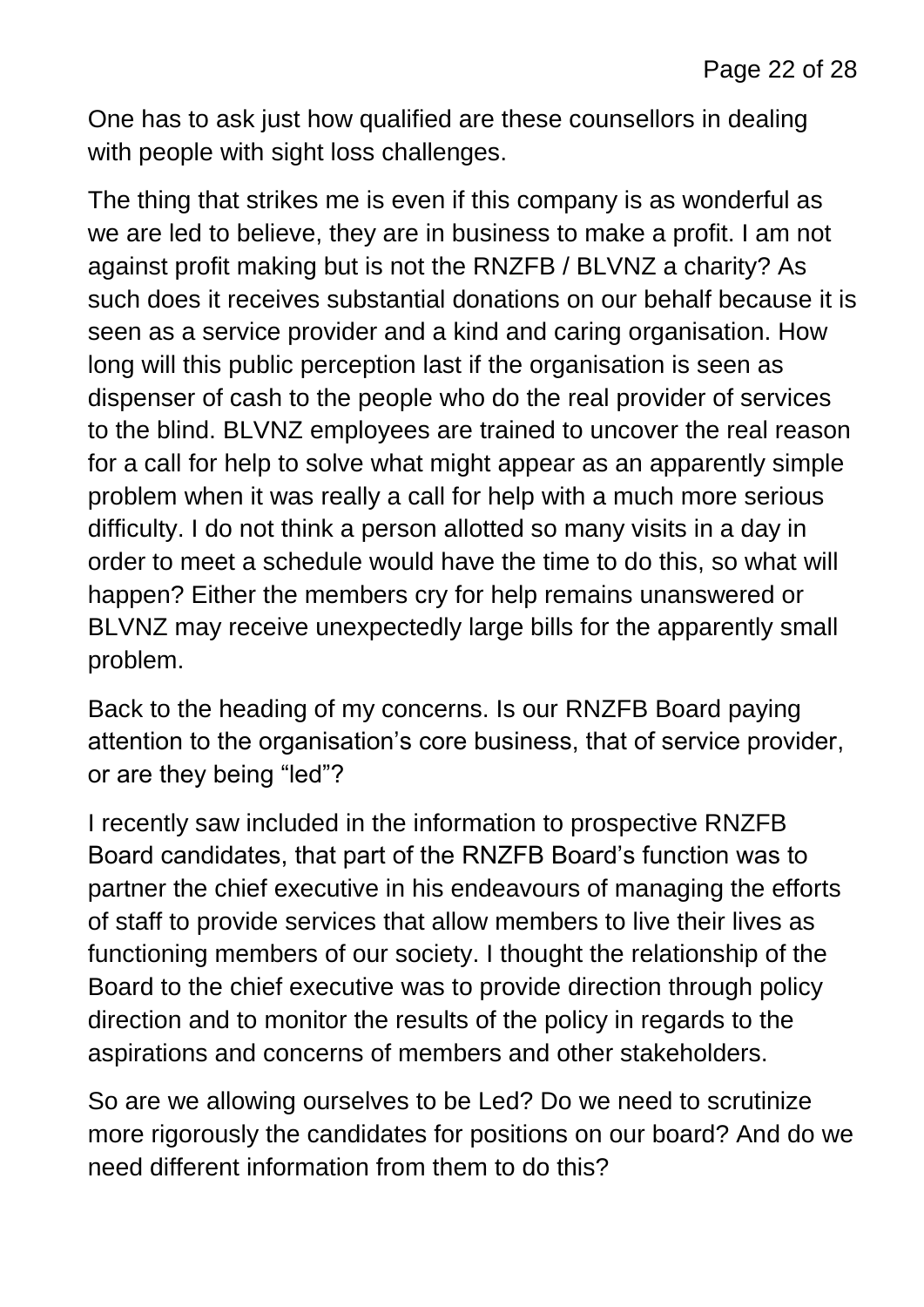In past elections I have rarely seen candidates mention an understanding of the challenges faced by our members. For example, finding employment and opportunities for members to maintain social relationships. The focus seems to concentrate on technical skills. Of course their technical skills are important but do we the voters need more? Maybe together with the technical skills we need our RNZFB Board Members to know of the mistakes of the past. That patting us on the head is no longer acceptable. I do applaud the RNZFB Board instating a Cultural Review and I can only hope that the reviewer will consult as widely as possible.

Right now all I can see is that we and our RNZFB Board are being led. This was not what our previous members had intended for us when they fought and won the right for the Royal New Zealand Foundation of the Blind being Member Led. Remember to vote we can make a difference.

# **Announcing the Outcome Blind Citizens NZ Member-at-Large Election From the Returning Officer Rose Wilkinson**

Voting in Blind Citizens NZ's election closed at 4pm, Tuesday 5 October. The two successful candidates each serve a three-year term, concluding at the end of Blind Citizens NZ's 2024 Annual General Meeting and Conference. In alphabetical order by surname the placing of each of the four candidates is:

- David Allen: polled 4th;
- Wendy Chiang: polled 1st;
- Tewai Halatau: polled 2nd;
- Carl Halliburton: polled 3rd.

Congratulations go to Wendy Chiang and Tewai Halatau. Should a vacancy occur prior to the next scheduled election, Carl Halliburton as the third highest polling candidate, will be asked to fill the vacancy.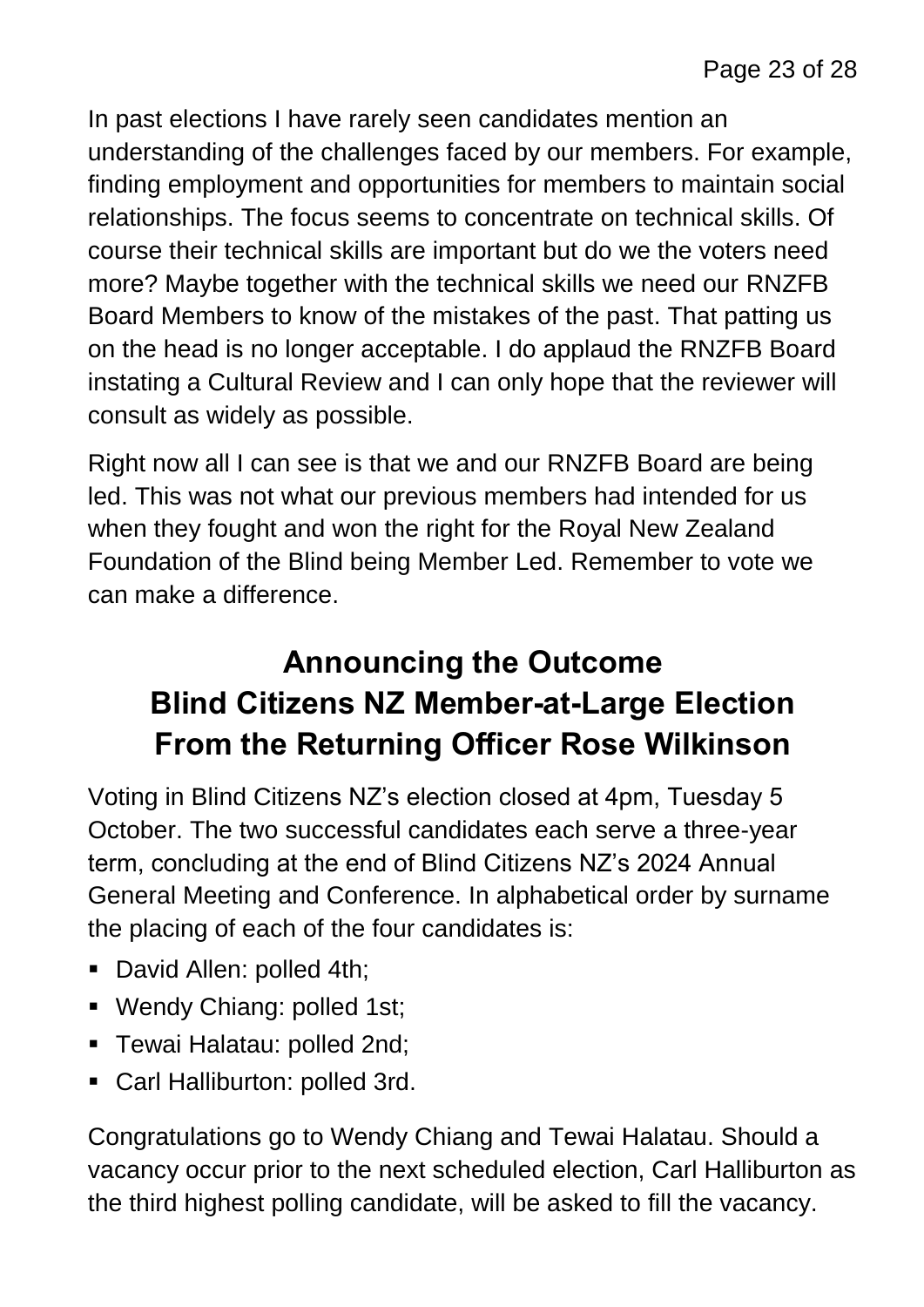#### **Please Support Our Income Generation Efforts**

Blind Citizens NZ has both Charitable and Donee status. This is important for anyone thinking about the mutually beneficial outcomes of payroll giving and making us your charity of choice. Income received through donations, bequests and payroll giving for example, go a long way towards supporting the many facets of our work i.e. our advocacy, promotional campaigns, and communication and community education. Making Blind Citizens NZ the recipient of a bequest or legacy, is another way you can support us. Here is information about each of these options.

**Payroll Giving:** this is an easy way for an employee to donate to a charity of their choice, such as Blind Citizens NZ. When an employee donates to a charity through their payroll, they receive a tax refund immediately. For all other types of donation, the donor must wait until the end of the tax year to receive their tax refund. One of the key benefits of donating through your wages (Payroll Giving) is that as an employee you may decide to donate your refund to the charity as well.

Charitable Payroll Giving is optional and not all employers will participate. Blind Citizens NZ has Donee Status, and is eligible to receive payroll gifts. Talk to your employer to enquire if payroll giving is an employee benefit. Your employer will guide your approach for payroll giving to Blind Citizens NZ.

**Making a Bequest:** Through our efforts and your financial support, we are working on the removal of barriers faced by blind, deafblind, low vision, and vision impaired people. Blind Citizens NZ has been extremely fortunate to benefit from legacies, and we take this opportunity to recognise generically, the generosity of those people and their families. Your Will can make a lasting gift and Blind Citizens NZ would be extremely grateful for any contribution. If you choose to leave a gift to Blind Citizens NZ, suggested wording for your will is: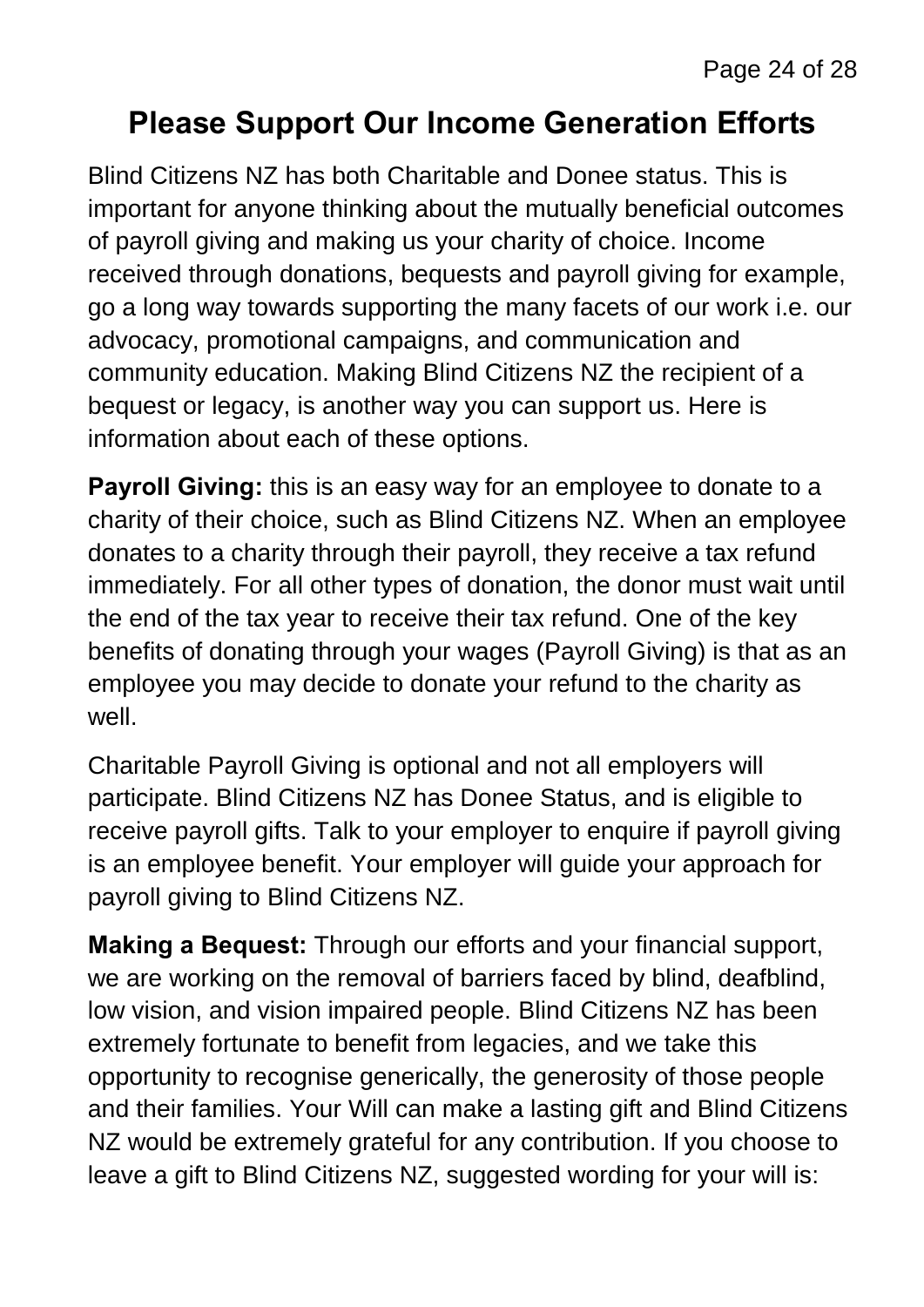I give and bequeath (\_\_\_\_\_\_\_\_\_) percent of my estate to the **Association of Blind Citizens of New Zealand Incorporated** to be applied for general purposes. A receipt taken by my trustee as being given on behalf of Blind Citizens NZ will be a complete discharge to my trustee for the legacy.

To find out how we inform those who have pledged their support to us, if you have questions or you wish to make a contribution contact:

- Rose Wilkinson 021 222 6940 / 0800 222 694
- **Email:** [bequest-info-blindcitizensnz@groups.io](mailto:bequest-info-blindcitizensnz@groups.io)

#### **Membership Renewal Reminder**

Membership renewal falls due 1 July annually. If you are uncertain whether you are financial, please check by contacting our National Office (0800 222 694) or your local Branch Treasurer.

Cheques are being phased out which means less branks are using them. This in turn means that many of our Branches, and our National Office are unable to accept cheques. While paying your annual membership subscription at a branch or network event remain an option, there is also internet and phone banking. You can also set up an annual payment for your membership renewal to be paid on the same date each year. If you are uncertain about what is involved for any of these three options, we encourage you to talk with your local banking team.

To make payments through your bank, or via the internet, Blind Citizens NZ bank account details are: 06-0230-0002634-00. There is also an option to renew (or join as a new member) online. Here is the link [https://abcnz.org.nz/join/renew-your-blind-citizens-nz](https://abcnz.org.nz/join/renew-your-blind-citizens-nz-membership/)[membership/](https://abcnz.org.nz/join/renew-your-blind-citizens-nz-membership/)

If you have any questions, do not hesitate to contact us here at National Office, phone 0800 222 6940, or email [admin@abcnz.org.nz](mailto:admin@abcnz.org.nz)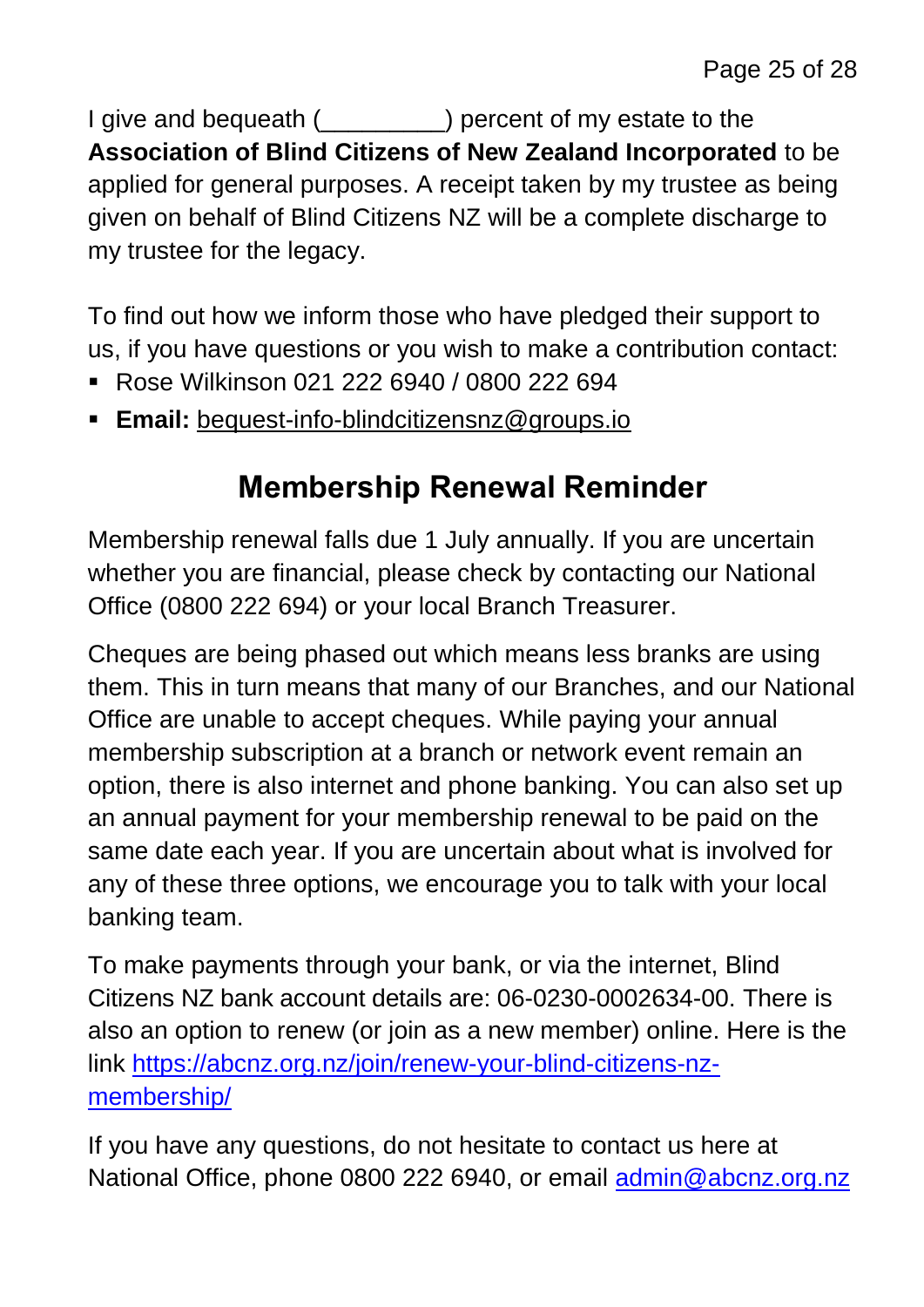#### **Large Print Calendars Produced by Blind Citizens NZ**

Our 2022 Large Print Calendars are now available. These are ideal for anyone who needs, or prefers to have the largest size print dates possible. They are A3 size (approximately 59 cm wide and 42 cm long). You can purchase these through our National Office, or your local Blind Citizens NZ Branch or Network. If posted out from our National Office, then there are additional costs for postage. The most cost-efficient option for members is to therefore purchase direct from your Branch or Network.

Phone our National Office on 0800 222 694 if you would like to purchase one of our Large Print Calendars. We can put you in touch with your local Branch or Network, or arrange delivery to you direct. Posting will incur additional costs - these vary depending on the amount you require and where in the country they are being sent. If you haven't seen our Large Print Calendars before, then here is the first month for 2022… Although somewhat smaller, this should give you a great indication of how useful our calendars are.

| <b>JANUARY</b>                                                                                                                                            | 2022                                                                                   |                                                   |            |                               |            |                                |
|-----------------------------------------------------------------------------------------------------------------------------------------------------------|----------------------------------------------------------------------------------------|---------------------------------------------------|------------|-------------------------------|------------|--------------------------------|
| <b>SUN</b>                                                                                                                                                | <b>MON</b>                                                                             | <b>TUE</b>                                        | <b>WED</b> | <b>THU</b>                    | <b>FRI</b> | <b>SAT</b>                     |
|                                                                                                                                                           | 1st New Year's Day (Observed 3rd)<br>31<br>2nd Day after New Year's Day (Observed 4th) |                                                   |            |                               |            |                                |
| 2                                                                                                                                                         |                                                                                        | $\sqrt{2}$                                        |            | 6                             |            | 8                              |
|                                                                                                                                                           |                                                                                        |                                                   | 12         | 13                            | 14         | 15                             |
| 16                                                                                                                                                        |                                                                                        | 18                                                | Ig         | 20                            | 21         | 22                             |
| 23                                                                                                                                                        | 24                                                                                     | 25                                                | 26         | 27                            | 28         |                                |
| For information about <b>Blind Citizens NZ</b><br>contact our National Office on 04-389-0033 or 0800-222-694<br>Fax 04-389-0030 Website: www.abcnz.org.nz |                                                                                        |                                                   |            | blind<br>arr de<br>difference |            | <b>JANUARY</b><br><b>NOTES</b> |
| Ground Floor, 113 Adelaide Road, Newtown, Wellington<br>PO Box 7144, Newtown, Wellington 6242                                                             |                                                                                        |                                                   |            | <b>Billing Citizens NZ</b>    |            |                                |
|                                                                                                                                                           |                                                                                        | We have branches and networks around the country. |            |                               |            |                                |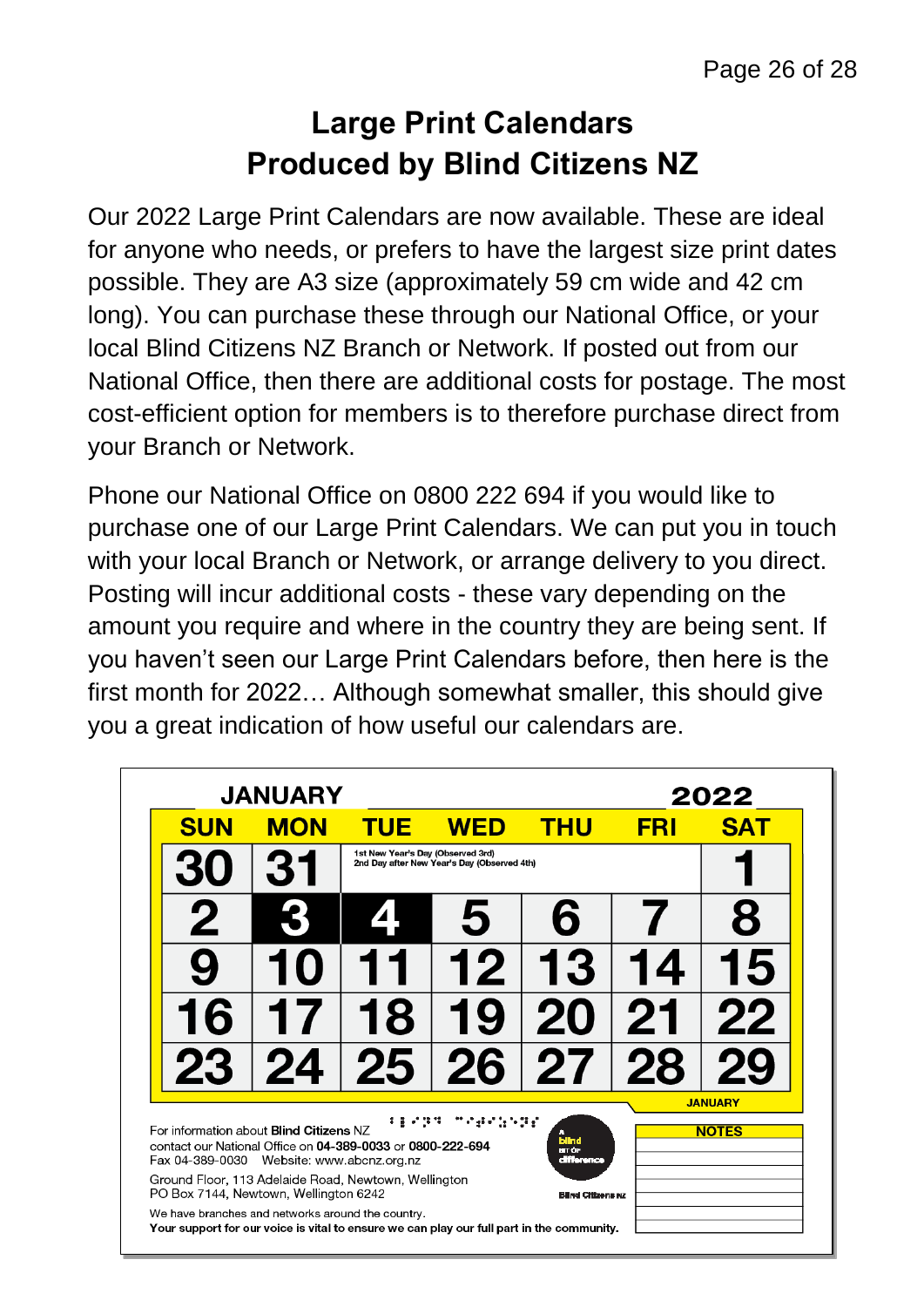# **Blind Citizens NZ – Board and National Office**

#### **Board**

- **National President**: Jonathan Godfrey: [a.j.godfrey@massey.ac.nz](mailto:a.j.godfrey@massey.ac.nz)
- **Vice President:** Christine (Chrissy) Fern: [fernmeek@gmail.com](mailto:fernmeek@gmail.com)
- **Members-at-Large:**
	- ✓ Martine Abel-Williamson: [martine.the1@xtra.co.nz](mailto:martine.the1@xtra.co.nz)
	- ✓ Wendy Chiang: [wendy.chiang@gmail.com](mailto:wendy.chiang@gmail.com)
	- $\checkmark$  Andrea Courtney: [andycoute@gmail.com](mailto:andycoute@gmail.com)
	- ✓ Tewai Halatau: [tewaihalatau@gmail.com](mailto:tewaihalatau@gmail.com)
	- ✓ Paula Waby (& WBU Representative): [paula.waby4@gmail.com](mailto:paula.waby4@gmail.com)

#### **Focus Editor, Kylee Maloney**

**Email** articles to**:** [focus@abcnz.org.nz](mailto:focus@abcnz.org.nz)

**Post**: PO Box 7144, Newtown, Wellington 6242

#### **National Office**

- **Physical**: Ground Floor, 113 Adelaide Road, Newtown, Wellington.
- **Postal**: PO Box 7144, Newtown, Wellington 6242.
- **Phone**: 04 389 0033; 0800 222 694.
- **Fax**: 04 389 0030.
- **Website**: [http://www.blindcitizensnz.org.nz](http://www.blindcitizensnz.org.nz/)
- **Facebook Page**:<https://www.facebook.com/BlindCitizensNZ/>
- **Email**: [admin@abcnz.org.nz](mailto:admin@abcnz.org.nz)
- **Chief Executive, Rose Wilkinson**: [rwilkinson@abcnz.org.nz](mailto:rwilkinson@abcnz.org.nz)